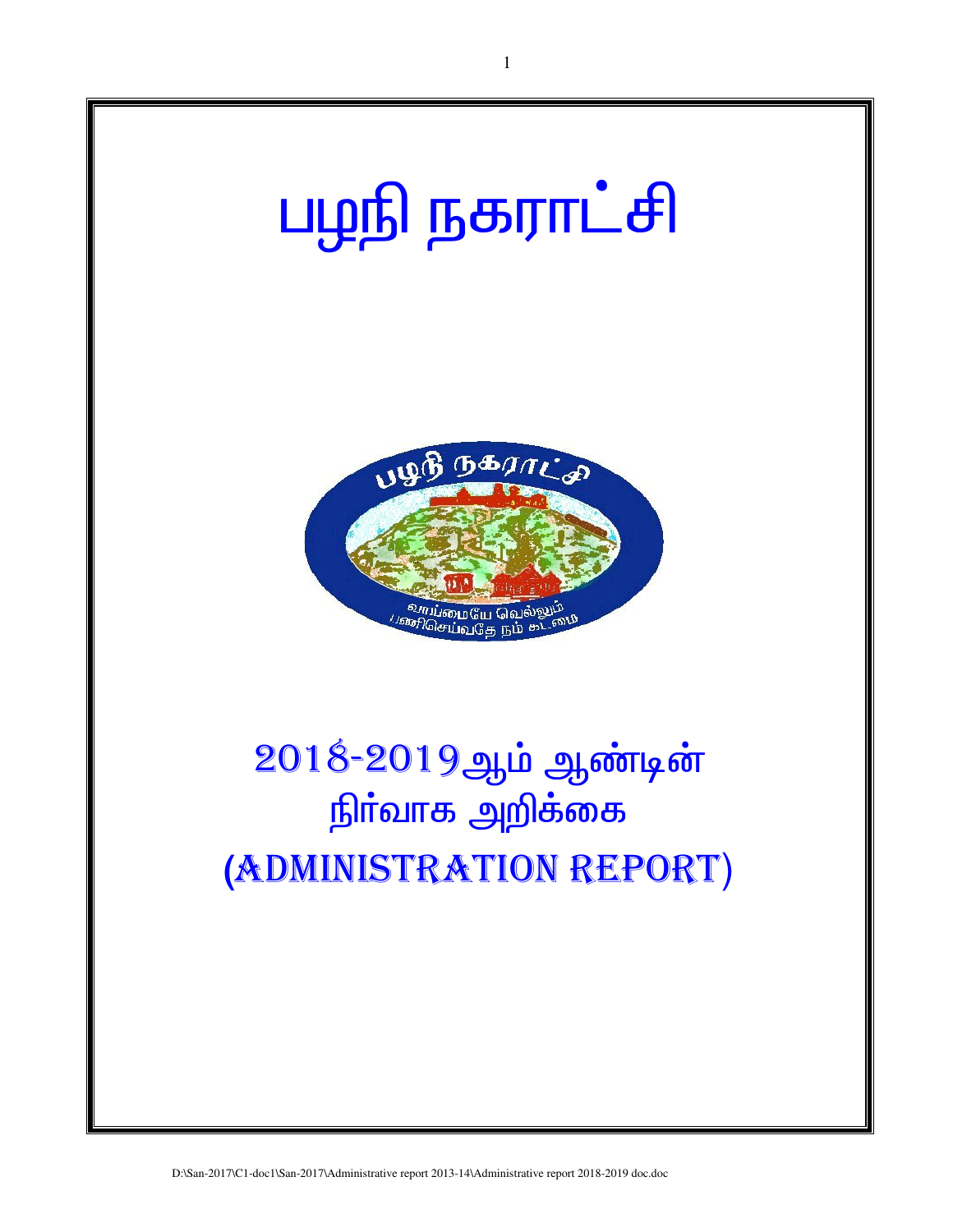# <u>பழநி நகராட்சி</u> <u>2018-2019(01-04-2018 முதல் 31-03-2019) ஆம் ஆண்டின்</u> நிர்வாக அறிக்கை

## <u> முன்னுரை :</u>

பமநி நகரம் , அருள்மிகு முருகப் பெருமானின் அறுபடை வீடுகளில் ஒன்றாகும். இந்நகரம் வரலாற்றுச் சிறப்பும் புராணச் சிறப்பும் மிக்க நகரமாகும்.

## 1. அமைப்பும் மேலாண்மையும்

இவ்வறிக்கை இந்நகராட்சியின் 128வது ஆண்டின் அறிக்கையாகும். <u>1–1. அமைப்பு: -</u> தமிழகத்தின் தலைநகரிலிருந்து சுமார் 496 கிலோ மீட்டர் தொலைவில் கடல் மட்டத்திலிருந்து 320.56 மீட்டா் உயரத்தில் அமையப்பெற்றுள்ளது. இந்நகராட்சியின் பரப்பளவு சென்ற ஆண்டில் <u>இருந்தது</u> போலவே விஸ்தரிப்பு இன்றி **6.63** சதுர கிலோ மீட்டர் கொண்டதாக இரு<u>ந்து</u> வருகிறது. இந்நகராட்சியின் நிலை விவரம் பின்வருமாறு

| வ.எண். | நாள் முதல்                                                                                                                   | நிலை                    |
|--------|------------------------------------------------------------------------------------------------------------------------------|-------------------------|
|        | $01 - 08 - 1886$                                                                                                             | மூன்றாவது நிலை நகராட்சி |
| 2      | $01 - 11 - 1949$                                                                                                             | இரண்டாவது நிலை நகராட்சி |
| 3      | $01 - 04 - 1973$                                                                                                             | முதல் நிலை நகராட்சி     |
| 4      | $01 - 02 - 1988$<br>(அ,ஆ,எண். 1075 நகராட்சி<br><u>குடிநீ</u> ர்<br>நிர்வாக மற்றும்<br>வழங்கல்<br>துறை<br>நாள்.14-12-88ன்படி) | தேர்வு நிலை நகராட்சி.   |

#### $1-2.$ <u>ஆட்சி வரம்பு.</u>

பழநி நகர் பகுதி, கோதைமங்களம் பகுதி, தட்டான்குளம், பகுதி சிவகிரிப்பட்டி பகுதி ஆகிய வருவாய் கிராமங்கள் இந்நகராட்சியின் எல்லைக்குள் அடங்கியதாகும். அறிக்கையாண்டில் நகராட்சி எல்லையில் எவ்வித மாறுதலும் ஏற்படவில்லை. ஆனால் நகராட்சியின் வளா்ச்சியைக் கருத்தில் கொண்டு சிவகிாிப்பட்டி ஊராட்சியை பழநி நகராட்சி எல்லைக்குட்படுத்தும் பொருட்டு 30/09/1987—ம் நாளைய 496(38) எண்ணுள்ள இந்நகா் மன்றத் தீா்மானத்தில் நிறைவேற்றப்பட்டது. சிவகிாிப்பட்டி ஊராட்சி இதற்கு ஆதரவாகத் தீா்மானம் நிறைவேற்றி அரசுக்கு பிரேரணை அனுப்பப்பட்டு அரசின் பரிசீலனையில் உள்ளது.

# <u>1–3. மக்கள் தொகை</u>

| வ.எண. | மக்கட் தொகை           | ஆண    | பெண்  | திருநங்கைகள் | மொத்தம் |
|-------|-----------------------|-------|-------|--------------|---------|
|       | கணக்கெடுப்பின் படி    |       |       |              |         |
|       | 1991–ல்               | 34771 | 34136 |              | 68907   |
|       | $2001 - \dot{\omega}$ | 33962 | 33269 |              | 67231   |
|       | $2011 - \dot{\omega}$ | 34842 | 35605 |              | 70456   |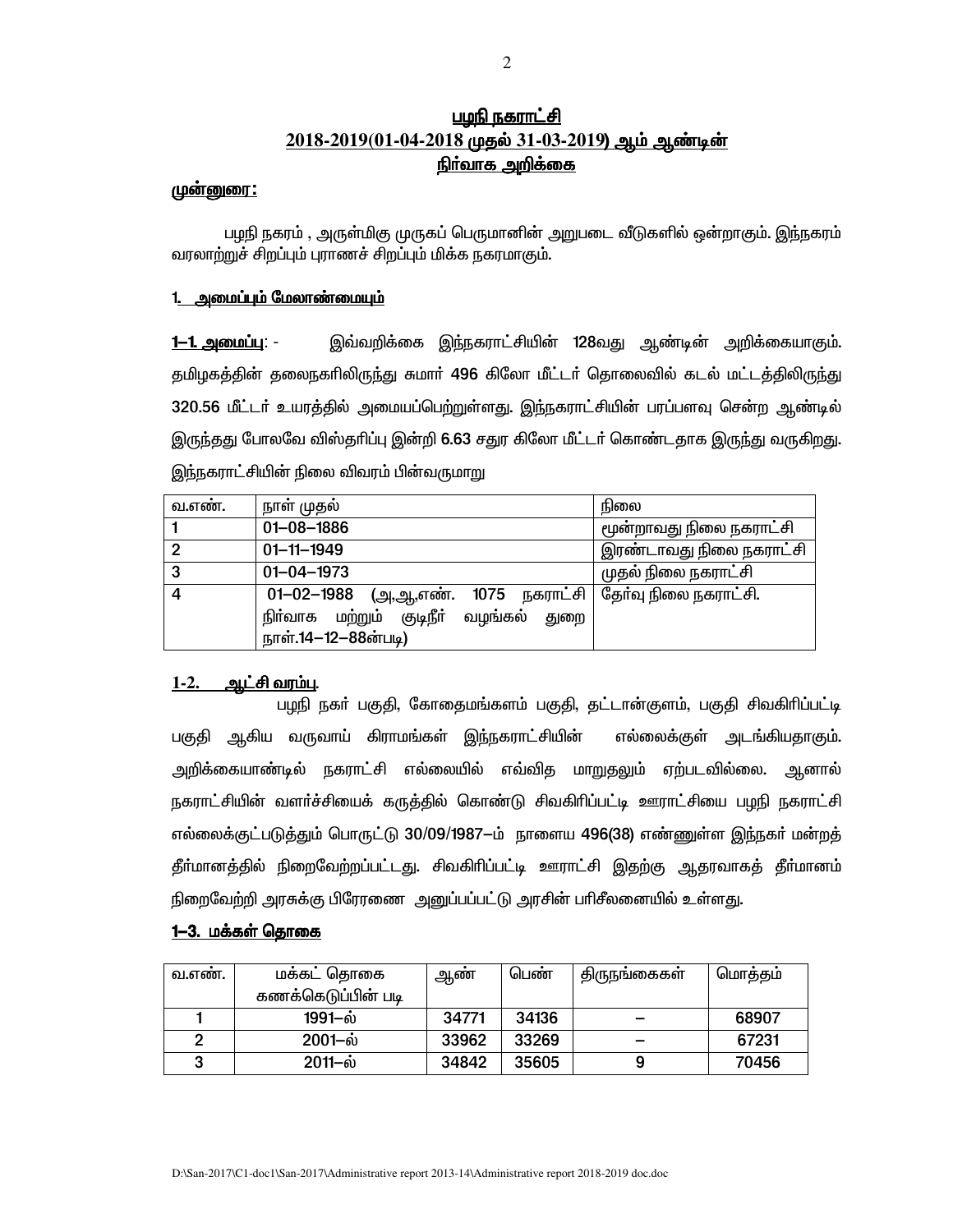# <u>2. நகராட்சி நிர்வாகம்</u>

01-04-2018– முதல் 31–03–2019 வரை நகராட்சி ஆணையர்கள் தனிஅலுவலராக நியமிக்கப்பட்டனர்.

# <u>3. தேர்தல்</u>

அரசாணை எண்.87 நகராட்சிகளின் நிர்வாகம் மற்றும் குடிநீர் வழங்குதுறை நாள் 01-01-2011படியும் 2001-ம் ஆண்டு மக்கள் தொகை கணக்கெடுப்பின்படியும் இந்நகராட்சியில் 33 வார்டுகள் பின்வருமாறு பிரிக்கப்பட்டுள்ளது.

| வ.எண்.         | ஒதுக்கீட்டின் விபரம்                   | வாா்டுகள்                  | மொத்தம் |
|----------------|----------------------------------------|----------------------------|---------|
|                | பெண்களுக்கு பொதுவானது                  | 6, 11, 12, 16, 17, 18, 22, | 9       |
|                |                                        | 31,32                      |         |
| $\overline{2}$ | தாழ்த்தப்பட்ட பெண்களுக்கு ( பெண்)      | 13,33                      | 2       |
| 3              | தாழ்த்தப்பட்டவர்களுக்கு<br>(ம)<br>(ஆண் | 4,5,14                     | 3       |
|                | பெண் (பொது)                            |                            |         |
| 4              | பொதுவானவை                              | 1,2,3,7,8,9,10,15,19,      | 19      |
|                |                                        | 20,21,23,24,25,26,         |         |
|                |                                        | 27,28,29,30                |         |
|                | மொத்தம்                                |                            | 33      |
|                |                                        |                            |         |

# <u>4.நகர் மன்றக் கூட்டங்கள் மற்றும் குழுக் கூட்டங்கள்</u>

2018-2019-ம் ஆண்டில் கீழ்க்கண்டவாறு கூட்டங்கள் கூட்டப்பட்டு பொருள்கள் முடிவு செய்யப்பட்டது.

| 01-04-2018 முதல் 31-03-2019 வரை | கூடட      | முடிவு செய்யப்பட்ட |
|---------------------------------|-----------|--------------------|
|                                 | எண்ணிக்கை | பொருள்             |
| சிறப்புக்கூட்டம்                |           |                    |
| அவசரக்கூட்டம்                   |           |                    |
| சாதாரணக் கூட்டம்                | 326       | 326                |
| மொத்தம்                         | 326       | 326                |

# <u>குழுக்கூட்டங்கள்</u>

| குழுக்கூட்டங்கள் 01-04-2018 முதல் 31-03-2019 | கூட்ட     | (முடிவு                  |
|----------------------------------------------|-----------|--------------------------|
|                                              | எண்ணிக்கை | செய்யப்பட்ட<br>பொருள்கள் |
| 1. ஓப்பந்தக்குழு கூட்டம்                     |           |                          |
| 2, வரிமேல்முறையீட்டுக் குழுக் கூட்டம்        |           |                          |
| 3, உள்ளூர்த் திட்டக்குழுமம்                  |           |                          |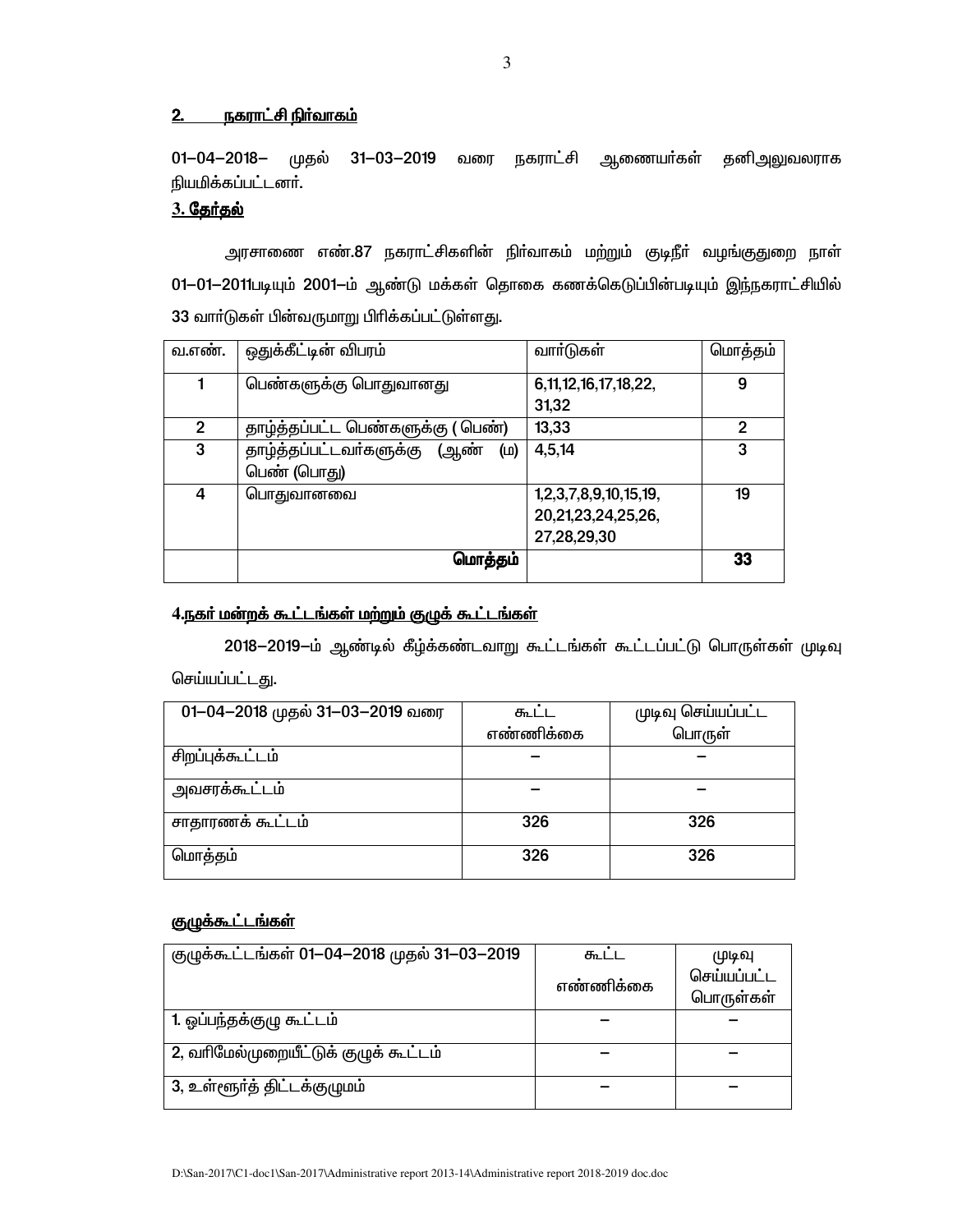| 4, நியமனக்குழுக்கூட்டம் |  |
|-------------------------|--|
| 5. திருவிழாக்கூட்டம்    |  |
| மொத்தம்                 |  |

# 5. நிலை குழுக்கள்

இந்நகராட்சியில் நிலை குழுக்கள் அமைக்கப்பட்டு அறிக்கையாண்டில் தொடா்ந்து செயல்பட்டு வருகின்றது. ஒவ்வொரு குழுவிலும் நகா் மன்றத் தலைவா், தலைவராகவும் மற்றும் குழு உறுப்பினர்கள் கலந்து கொண்டு பொருட்களை முடிவு செய்வார்.

# <u>6.நிர்வாக செயல்பாடுகள்</u>

#### $6-1$ <u>ஆணையாளர்</u>

அறிக்கையாண்டில் பணிபுரிந்த ஆணையா்கள்

| வ.எண | பெயர்                           | காலம                            |
|------|---------------------------------|---------------------------------|
|      | திரு.மு,ஜோதிக்குமாா்<br>ஆணையாளா | 01-04-2018 முதல் 31-08-2018 வரை |
| 2    | திரு.த.நாராயணன்<br>ஆணையாளா      | 31-08-2018 முதல் 31-03-2019 வரை |

# <u>7. வழக்குகள்:</u>

அறிக்கையாண்டின் ஆரம்பத்தில் மொத்தம் 18 வழக்குகள் இருந்தன. அவற்றில் 13 வழக்குகள் முடிவுற்று விட்டன. அவற்றில் 5 வழக்குகள் மட்டுமே மதுரை உயர்நீதி மன்றத்தில் நிலுவையில் உள்ளது.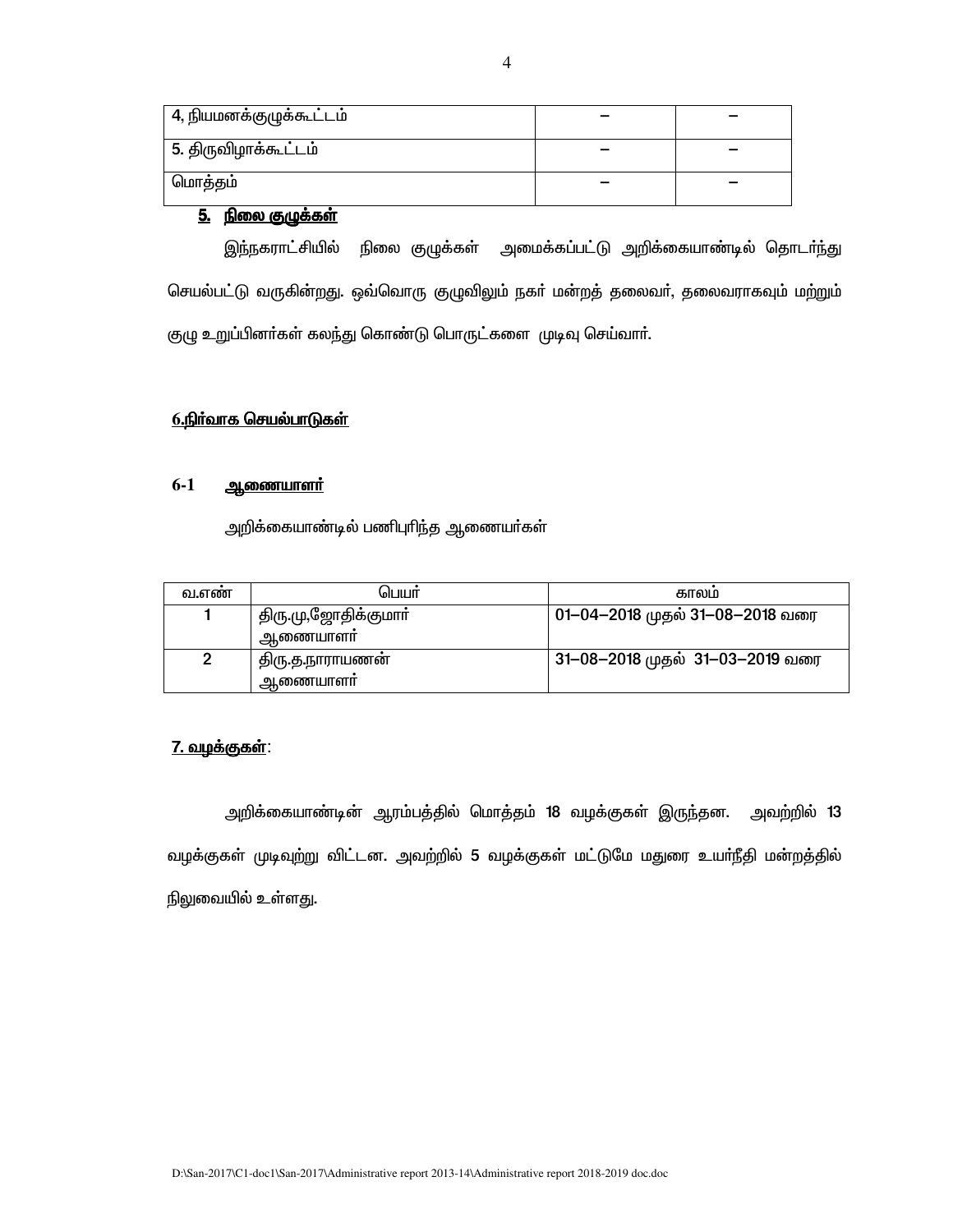| வ.<br>எண்.     | வகைப்பாடு             | $1 - 4 - 16\omega$<br>ஆரம்ப<br>நிலுவை | $2016 -$<br>2017ல்<br>வரப்<br>பெற்றது | மொத்தம்        | முடிக்கப்<br>பட்டது | 31-3-17ல்<br>நிலுவை |
|----------------|-----------------------|---------------------------------------|---------------------------------------|----------------|---------------------|---------------------|
|                | <del>சொத்த</del> ுவரி |                                       |                                       |                |                     |                     |
|                | இனங்கள் மாவட்ட        |                                       |                                       |                |                     |                     |
| $\mathbf{1}$   | உரிமையியல்            | 46                                    | $\mathbf{1}$                          | 47             |                     | 47                  |
|                | நீதிமன்றம் மற்றும்    |                                       |                                       |                |                     |                     |
|                | சாா்பு நீதி மன்றம்    |                                       |                                       |                |                     |                     |
|                | குத்தகை இனங்கள்       |                                       |                                       |                |                     |                     |
|                | சாா்பு நீதிமன்றம்,    |                                       |                                       |                |                     |                     |
|                | பழநி, மாவட்ட          |                                       |                                       |                |                     |                     |
| $\overline{2}$ | உரிமையியல் நீதி       | 6                                     | $\mathbf{1}$                          | $\overline{7}$ |                     | $\overline{7}$      |
|                | மன்றம், சென்னை /      |                                       |                                       |                |                     |                     |
|                | மதுரை                 |                                       |                                       |                |                     |                     |
|                | உயா்நீதிமன்றம்,       |                                       |                                       |                |                     |                     |
|                | மதுரை                 |                                       |                                       |                |                     |                     |
| 3              |                       |                                       |                                       |                |                     |                     |
|                | மொத்தம்               | 52                                    | $\overline{2}$                        | 54             |                     | 54                  |

# 8 அச்ச<u>டித்தல் மற்றும் படிவங்கள் – 2018–2019</u>

இத்தலைப்பின் கீழ் ரூ. 5,00,000 அறிக்கை ஆண்டில் செலவிடப்பட்டது. நகராட்சியில் காப்பி பிரிண்டர் நகல் எடுக்கும் இயந்திரம் (Xerox Machine ) மற்றும் 13 கணிப்பொறிகள் பயன்படுத்தி வருவதால் அச்சுக் கட்டணம் கணிசமாக குறைந்து உள்ளது.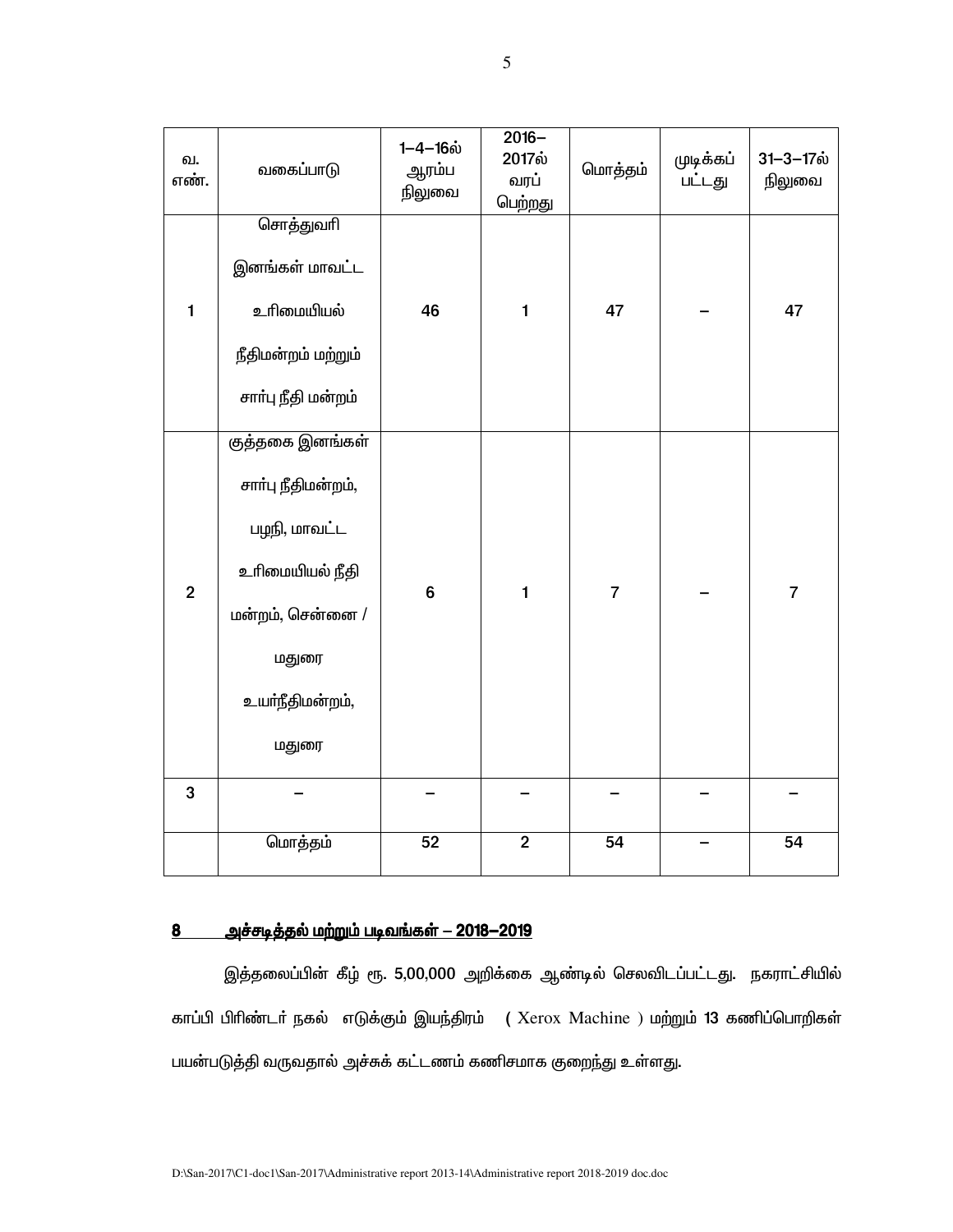## <u> பொறியர் பிரிவு</u>

## குடிநீர் அபிவிருத்தி திட்டம் (JICA)

மக்களுக்கும் நாள்தோறும் பழனி வந்து செல்லும் லட்சக்கணக்கான நகர பக்தா்களுக்கும் நகராட்சி மூலம் குடிநீா் விநியோகம் செய்யப்பட்டு வருகிறது. பழனி நகராட்சிக்கு கீழ்க்கண்ட 2 குடிநீா் ஆதாரங்களில் இருந்து குடிநீா் பெறப்பட்டு வருகிறது.

| வ.எண | இடத்தின் பெயர்                                                    | குடிநீர் அளவு |
|------|-------------------------------------------------------------------|---------------|
|      | கோடைகால நீா்த்தேக்கம் (புளியமரத்து செட்)                          | 3.60          |
|      | நான்காவது குடிநீா் அபிவிருத்தி திட்டம் (பாலாறு பொருந்தலாறு<br>அணை | 3.15          |

தமிழ்நாடு குடிநீர் வடிகால் வாரியம் மூலம் இந்நகராட்சியில் குடிநீர் அபிவிருத்தி திட்டத்தினை 21.60 கோடியில் செயல்படுத்த அரசின் ஒப்புதல் பெறப்பட்டு தற்சமயம் பணிகள் முழு வீச்சில் நடைபெற்று வருகிறது. மேற்காணும் திட்டம் நிறைவுபெரும் நிலையில் பழநி மக்களுக்கும் இந்நகருக்கு வருகை புரியும் இலட்சக்கணக்கான பக்தா்களுக்கும் தங்கு தடையின்றி சீரான குடிநீர் விநியோகம் செய்ய இயலும்.

## <u>நிதி ஆகாரம்</u>

#### கோடியில்

| ஜப்பான் வங்கி கடன்                   | ரூ. | 12.96 (60 சதவிதம் |
|--------------------------------------|-----|-------------------|
| ஜப்பான் வங்கி மான்யம்                | ரூ  | 6.48 (30 சதவீதம்) |
| பொதுமக்கள் / உள்ளாட்சி அமைப்பு பங்கு | ரூ  | 2.16 (10 சதவீதம்) |
| மொத்தம்                              | €Ҧ  | 21.60             |

பம்பிங் மெயின் 10.100 கி.மீ. மற்றும் பகிா்மான குழாய்கள் 23.101 கி.மீ. பதிக்கப்பட்டுள்ளது. தமிழ்நாடு குடிநீா் வடிகால் வாாியத்திற்கு ரூ. 16.95 கோடி நகராட்சி மூலம் தொகை வழங்கப்பட்டுள்ளது. தமிழ்நாடு குடிநீர் வடிகால் வாரியம் மூலம் 85% சதவீதப் பணிகள் முடிவு பெற்றுள்ளது. மீதமுள்ள பணிகளை உடன் முடித்துக் கொடுக்க தமிழ்நாடு குடிநீர் வடிகால் வாரியம் , திண்டுக்கல் அவர்களால் நடவடிக்கையில் உள்ளது.

## <u>பாதாளச் சாக்கடைத் திட்டம் (UGSS)</u>

இந்நகராட்சியில் பாதாள சாக்கடைத்திட்டத்தை நகர் முழுமைக்கும் சுமார் 104.54 கோடி மதிப்பீட்டில் செயல்படுத்துவதற்காக Stup Consultants Pvt., Ltd., பெங்களூரு நிறுவனம் மூலம் விரிவான திட்ட அறிக்கை (DPR) தயாா் செய்யப்பட்டு திருத்திய கருத்துரு அரசுக்கு அனுப்பி வைக்கப்பட்டுள்ளது. அரசின் நிா்வாக அனுமதி பெறப்பட்டவுடன் பாதாள சாக்கடை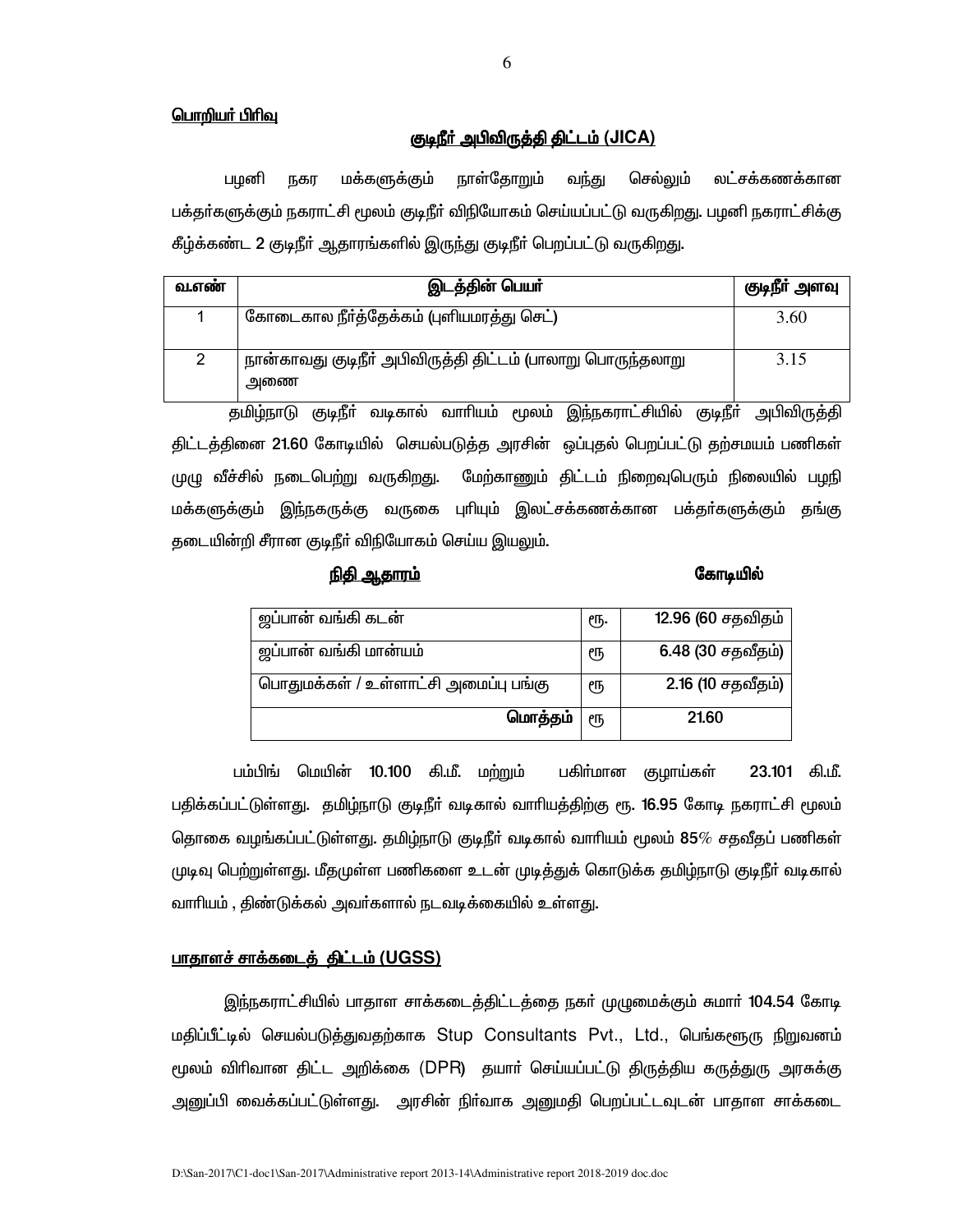திட்டப்பணிகள் ஆரம்பிக்கப்படவுள்ளது. குடிநீா் வடிகால் வாரியத்தின் மூலம் குடிநீா் குழாய்கள் பதிக்கும் பணி முடிவடைந்த உடன் பாதாள சாக்கடைத்திட்டப்பணி நிறைவேற்றப்பட உள்ளது. அரசாணை எண். 492/ MA & WS (MA2) Dept. date 19-09-2013.

## <u>ஒருங்கிணைந்த குடியிருப்பு மற்றும் குடிசைப்பகுதி மேம்பாட்டுத்திட்டம் (IHSDP)</u>

ஒருங்கிணைந்த குடியிருப்பு மற்றும் குடிசைப்பகுதி மேம்பாட்டுத் திட்டத்தின் கீழ் <u>இந்ந</u>கராட்சியில் குடியிருப்பு மற்றும் உட்கட்டமைப்பு பணிகள் 1636.47 இலட்சம் மதிப்பீட்டில் மேற்கொள்ளப்பட்டு வருகிறது. இந்நகராட்சிக்குட்பட்ட குடிசைப் பகுதிகளில் சாலைகள் , மழைநீர் வடிகால், குடிநீர் பணிகள், மற்றும் பாலங்கள் போன்ற உட்கட்டமைப்பு பணிகள் மற்றும் 874 குடியிருப்புகள் கட்டவும் நடவடிக்கை மேற்கொள்ளப்பட்டுள்ளது.

உட்கட்டமைப்பில் 21 பணிகளுக்கு ரூ. 515.13 இலட்சத்தில் மதிப்பீடு தயார் செய்யப்ட்டு பணிகள் நடைபெற்று வருகிறது. 874 குடியிருப்புகளில் 874 வீடுகளுக்கு பணி உத்திரவு வழங்கப்பட்டுள்ளது. இதில் 382 வீடுகள் கட்டி முடிக்கப்பட்டுள்ளன. மீதமுள்ள 492 குடியிருப்பில் பல்வேறு நிலைகளில் பணி நடைபெற்று வருகிறது. உட்கட்டமைப்பில் 21 பணிகளில் 16 பணிகள் முடிக்கப்பட்டு பட்டியல் தொகை வழங்கப்பட்டுள்ளது. மீதமுள்ள பணிகளை விரை<u>ந்</u>து முடித்திட நடவடிக்கை மேற்கொள்ளப்பட்டு வருக<u>ிறத</u>ு.

## <u>9– பங்காக்கள்</u>

இந்நகராட்சியில் கீழ்க்கண்ட இடங்களில் நகராட்சிக்குச் சொந்தமான பூங்காக்கள் பராமாிக்கப்பட்டு வருகின்றது.

| வ.எண்.       | வார்டு எண் | பூங்காவின் அமைவிடம்               | பரப்பளவு சதுர<br>மீட்டரில் |
|--------------|------------|-----------------------------------|----------------------------|
|              | 13         | இராஜாஜி சாலை                      | 9876-சமீ                   |
|              |            | (இராஜகோபால் பூங்கா)               |                            |
| $\mathbf{2}$ | 25         | இராஜா நகர்                        | 1207.7-சமீ                 |
|              |            | (மகாகவி பாரதியாா் பூங்கா)         |                            |
| 3            | 30         | திலகா் வீதி (அறிஞா் அண்ணா பூங்கா) | 929.36                     |
| 4            | 25         | திருவள்ளுவர் ரோடு                 | 1207.71                    |
|              |            | (சுப்பிரமணிய சிவா பூங்கா)         |                            |
| 5            | 26         | காளிமுத்து நகர்                   | 706.31                     |
|              |            | (ஜீவானந்தம் பூங்கா)               |                            |
| 6            | 31         | இட்டேரி சாலை                      | 706.31                     |

7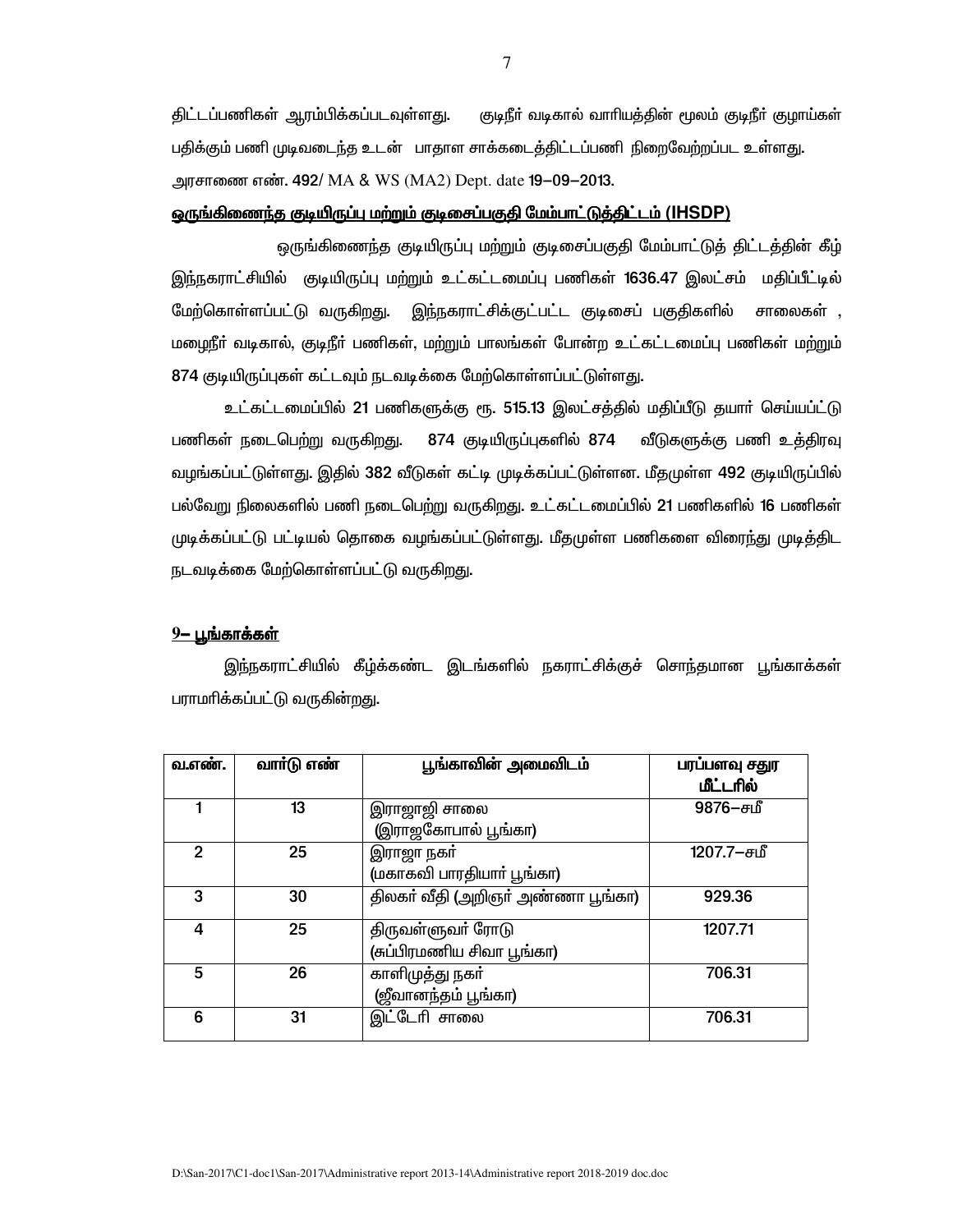#### வாசகசாலை

இந்நகராட்சியிலிருந்து கீழ்க்காணும் விபரப்படி 6 வாசகசாலை பராமரிக்கப்பட்டு வருகிறது.

| வ.எண்.       | நூலகம் பெயர்          | அமைந்துள்ள இடம்     |
|--------------|-----------------------|---------------------|
|              | ஜீவா நூலகம்           | புது தாராபுரம் ரோடு |
| $\mathbf{2}$ | வ.உ.சி நூலகம்         | மார்க்கெட்          |
| 3            | குறும்பபட்டி நூலகம்   | <u>குறும்பபட்டி</u> |
| 4            | திருவள்ளுவா் வாசகசாலை | சண்முகபுரம்         |
| 5            | ருப்பனாா் நூலகம்      | தேரடி               |
| 6            | கலைஞா் படிப்பகம்      | கோட்டைமேட்டுத் தெரு |

# <u>ஒருங்கிணைந்த நகர்ப்புற மேம்பாட்டுத் திட்டம் (IUDM) 2016-2017</u>

- இத்திட்டத்தின் கீழ் திடக்கழிவு மேலாண்மை திட்டத்தில் சேகரமாகும் கழிவுகளிலிருந்து பின்சாரம் தயாரிக்கும் திட்டம் (Bio Methanation Plant) ரூ. 90.00 இலட்சம் மதிப்பீட்டிற்கு வேலை உத்திரவு வழங்கப்பட்டு பணிகள் நடைபெற்று வருகிறது.
- உட்கட்டமைப்பு இடைவெளி நிரப்பும் நிதி 2016-2017ன் கீழ் நகராட்சிக்கு புதிய அலுவலகக் கட்டிடம் கட்ட ரூ.3.00 லட்சத்திற்கு நிர்வாக அனுமதி பெறப்பட்டுள்ளது. பணிகள் 80% சதவீதம் முடிவு பெற்றுள்ளது.
- திடக்கழிவு மேலாண்மை திட்டம் 2016–2017ன் கீழ் 14 பணிகளுக்கு ரூ. 485.50 லட்சத்திற்க பெறப்பட்டுள்ளது. இதில் ரூ. 436.95 மானியமாகவும் ரூ. 48.55 லட்சம் பொதுநிதியில் செலவு செய்துகொள்ள அனுமதி வழங்கப்பட்டு 9 பணிகள் முடிவு பெற்றுள்ளது.

### <u>தெருவிளக்குகள்</u>

2018-2019-ம் ஆண்டில் இந்நகராட்சியால் பராமாிக்கப்பட்டு வந்த மொக்க மின் விளக்குகளின் எண்ணிக்கை விபரம் பின்வருமாறு

| வ.எண்.       | வகைகள                              | எண்ணிக்கை |
|--------------|------------------------------------|-----------|
|              | உயா்மின் கோபுர விளக்கு ( Highmast) | 110       |
| $\mathbf{2}$ | குழல் விளக்குகள் 40 வாட்ஸ்         | 1154      |
| 3            | சோடியம் ஆவி விளக்குகள் 150 வாட்ஸ்  | 249       |
| 4            | 1 x 24 CFL விளக்குகள்              | 480       |
| 5            | 4 x 24 CFL விளக்குகள்              | 1221      |
|              | மொத்தம்                            | 3214      |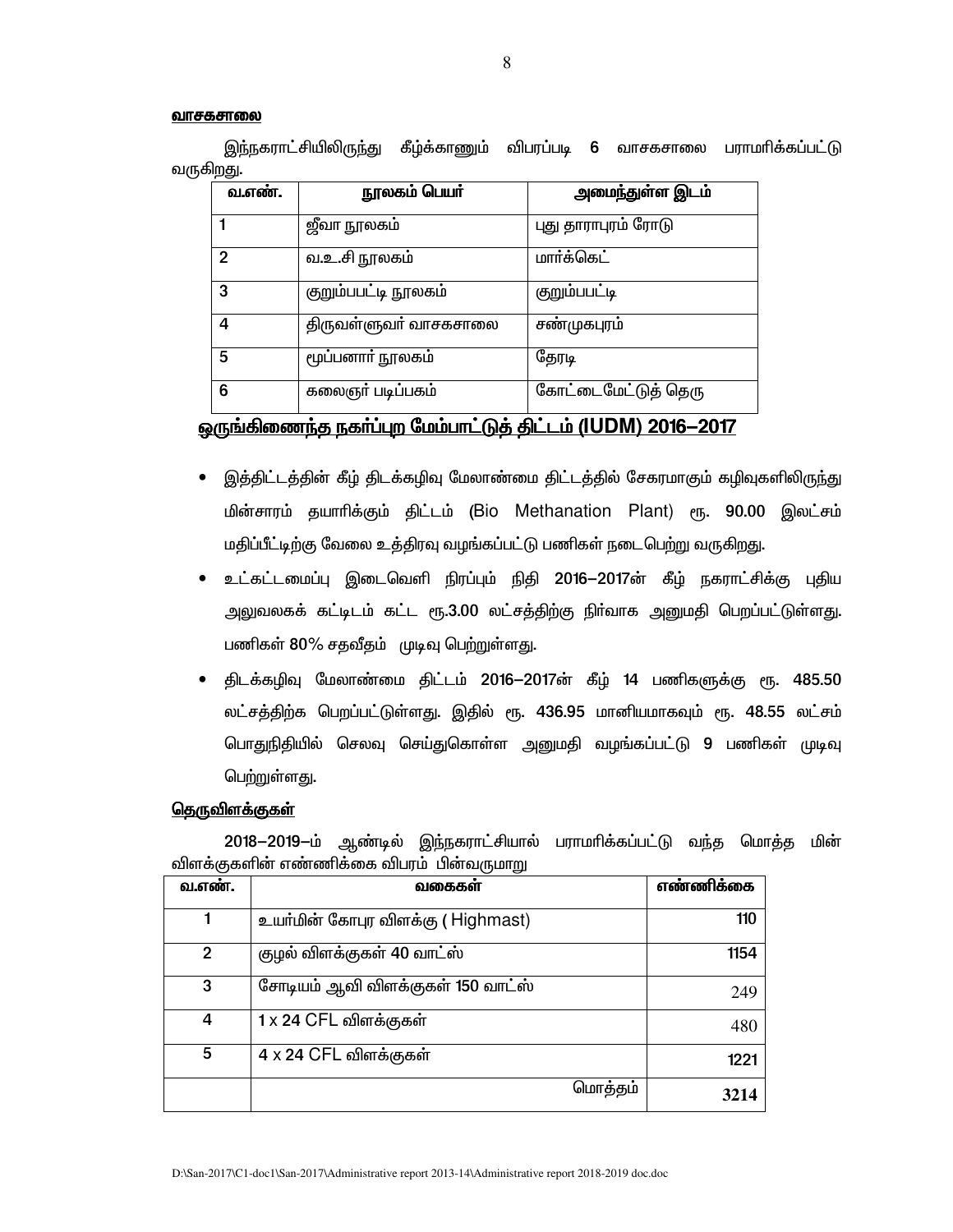தெரு விளக்கு பராமரிப்பு பணிக்கு மறு ஒப்பந்தப்புள்ளி கோரப்பட்டு சன்வியு சிஸ்டம் காா்பரேஷன் நிறுவனம் மூலம் தெரு விளக்குகள் பராமாிப்பு பணி நல்ல முறையில் செயல்படுத்தப்பட்டு வருகிறது.

## சாலைகள் :

அறிக்கையாண்டு முடிவில் கீழ்க்கண்ட பல்வேறு சாலைகள் பராமாிக்கப்பட்டது.

| வ.எண்          | சாலைகளின் வகை    | சாலைகளின் | அறிக்கையாண்டில்   | $31 - 03 - 2018 - \omega$ |
|----------------|------------------|-----------|-------------------|---------------------------|
|                |                  | நீளம்     | அமைக்கப்பட்ட      | சாலைகளின் நீளம்           |
|                |                  |           | சாலைகள்           |                           |
|                |                  |           | ( மேம்படுத்துதல்) |                           |
|                | சிமெண்ட் சாலைகள் | 26.997    | 0.200             | 26.997                    |
| $\overline{2}$ | தார் சாலைகள்     | 15.747    | 0.875             | 15.747                    |
| 3              | கருங்கல் சாலைகள் | 0         | O                 |                           |
|                | மொத்தம்          | 42.744    | 1.075             | 42.744                    |

2018-2019-ம் ஆண்டில் சாலை வேலைகளுக்காக பொது நிதியில் 15.00 லட்சம் மேற்கொள்ளப்பட்டது.

நகராட்சியின் பராமரிப்பில் உள்ள சாலைகள் யாவும் அவ்வப்போது பமுது பார்க்கப்பட்டு நல்ல முறையில் பராமாிக்கப்பட்டு வருகிறது. இந்நகராட்சிக்குச் சொந்தமான ஜல்லிகற்கள் தோண்டியெடுக்கும் இடம் இல்லை.

# <u>திட்டப்பணிகள் விபரம்</u>

- 1. சட்டமன்ற உறுப்பினர் (திரு.ஐ.பி.செந்தில்குமார் அவர்கள்) தொகுதி மேம்பாட்டுத் திட்டம் 2018–2019 மொத்தம் 19 பணிகள் முடிவுற்றது. மதிப்பீட்டுத் தொகை  $\epsilon$ ரு.23.00/— இலட்சம்
- 2. தேசிய நகர்புற நலத்திட்டம் 2018–2019–ன் கீழ் நகர் ஆணை எண்.714/4,5 பாய்கடை, படிப்பாரை காளியம்மன் கோவில் அருகில் நகா்புற சுகாதார நிலையம் அமைக்கும் பணி மதிப்பீட்டுத் தொகை ரூ.42.00/-- இலட்சத்தில் முடிவு பெற்றுவிட்டது.
- 3. தேசிய நகர்புற வாழ்வாதார திட்டத்தின் கீழ் ரூ.135.00/- இலட்சத்திற்கு பணிகள் எடுக்கப்பட்டு நடைபெற்று வருகி<u>றது</u>.
- 4. சாலைமேம்பாட்டு திட்டம் மற்றும் 14-வது மான்யக்குழு திட்டத்தின் கீழ் ரூ.1890.00/-இலட்சத்தில் பணிகள் மேற்கொள்ளப்பட்டு வருகிறது.

9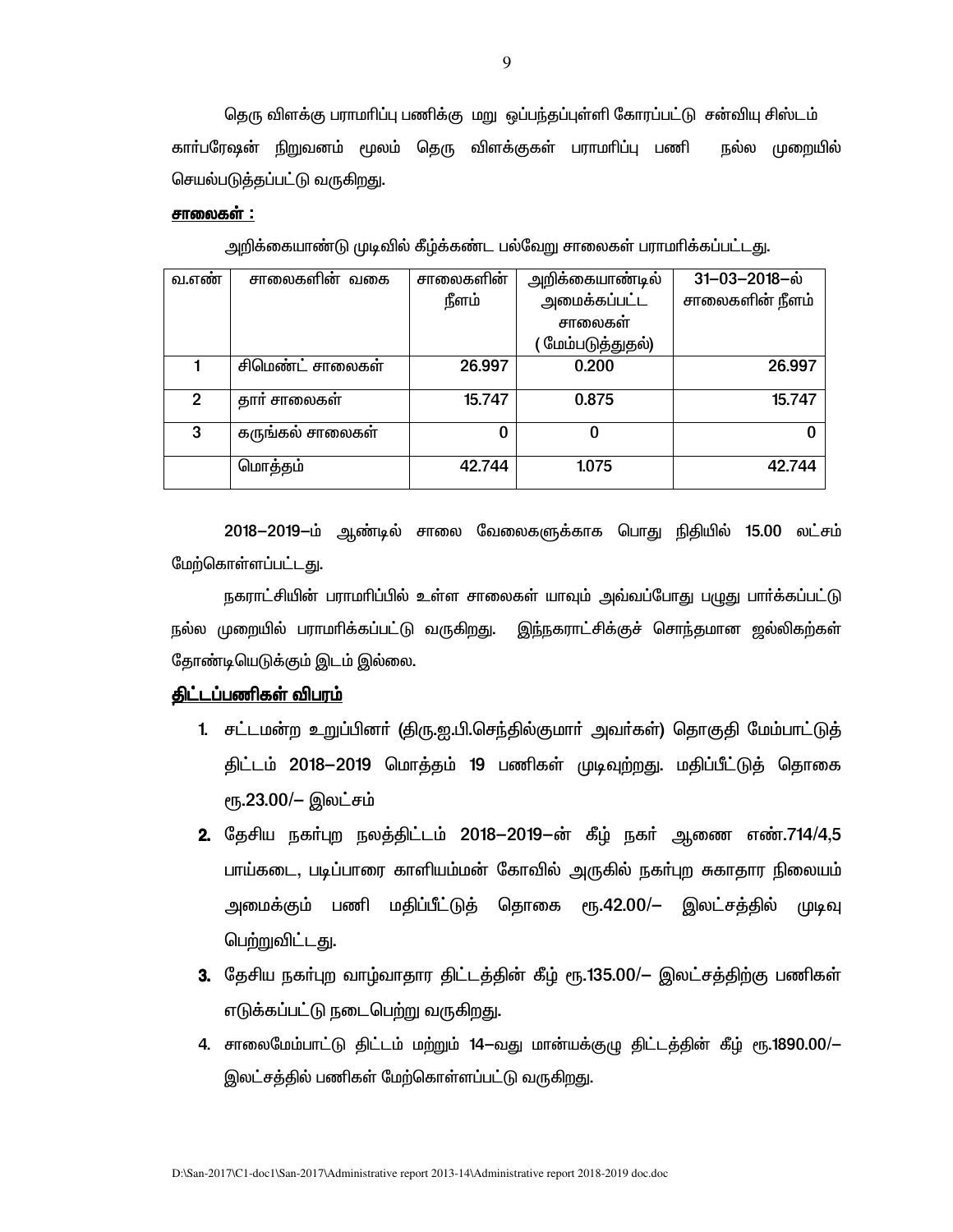# <u> குடிநீர் விநியோக நிலை :-</u>

# <u>கோடைகால நீர்த்தேக்கம்</u>

பழனி நகருக்கு கொடைக்கானல் குடிநீர் திட்டத்தின் மூலம் 6.50 மில்லியன் லிட்டர் குடிநீர் விநியோகம் செய்யப்பட்டு வருகிறது. கோடைகால நீர்த்தேக்கத்தில் மூன்று திறந்த வெளி ராட்சச கிணறுகளும், நான்கு ஆழ்குழாய் கிணறுகளும் கூடுதலாக குடிநீா் விநியோகம் செய்யும் பொருட்டு அமைக்கப்பட்டுள்ளது.

# <u>பாலாறு குடிநீர் திட்டம் :-</u>

4-வது குடிநீா் அபிவிருத்தித் திட்டம் தமிழ்நாடு குடிநீா் வடிகால்வாாியம் மூலம் மேற்கொள்ளப்பட்டது. தற்போது இத்திட்டத்திலிருந்து நகருக்கு 3 மில்லியன் லிட்டா் தினமும் விநியோகம் செய்யப்பட்டு வருகிறது. இதில் 0.6 மில்லியன் லிட்டர் குடிநீர் சிவகிரிப்பட்டி கிராமப் பஞ்சாயத்து பகுதிக்கு விநியோகம் செய்யப்பட்டு வருகிறது.

#### $III)$ <u> தலைமை நீர்த்தேக்கம் :-</u>

| 1) | கொடைக்கானல் திட்டம்                 | தடுப்பு அணை                     |
|----|-------------------------------------|---------------------------------|
|    | அமைந்துள்ள இடம்                     | கொடைக்கானல்<br>மலைப்பகுதி       |
|    | நீளம்                               | 30 மீட்டர்                      |
|    | உயரம்                               | 3 மீட்டர்                       |
|    | பாலாறு திட்டம்                      | பாலாறு அணை                      |
|    | தற்போதைய நீா்மட்டம்                 | 28.00 அடி                       |
|    | பாலாறு நீா்தேக்கத்தின் கொள்ளளவு     | <b>1524 MCFT</b>                |
| 2) | பிரதான குழாய்                       | 7 கி.மீ                         |
|    | குழாயின் அளவு தன்மை                 | இயற்கை உந்து விசை<br>(S.S.Tank) |
|    | சுத்திகரிக்கப்படாத குடிநீா் ஏற்றும் |                                 |
|    | மின் மோட்டாரின் உந்து விசை அளவு     | 75 குதிரை திறன்                 |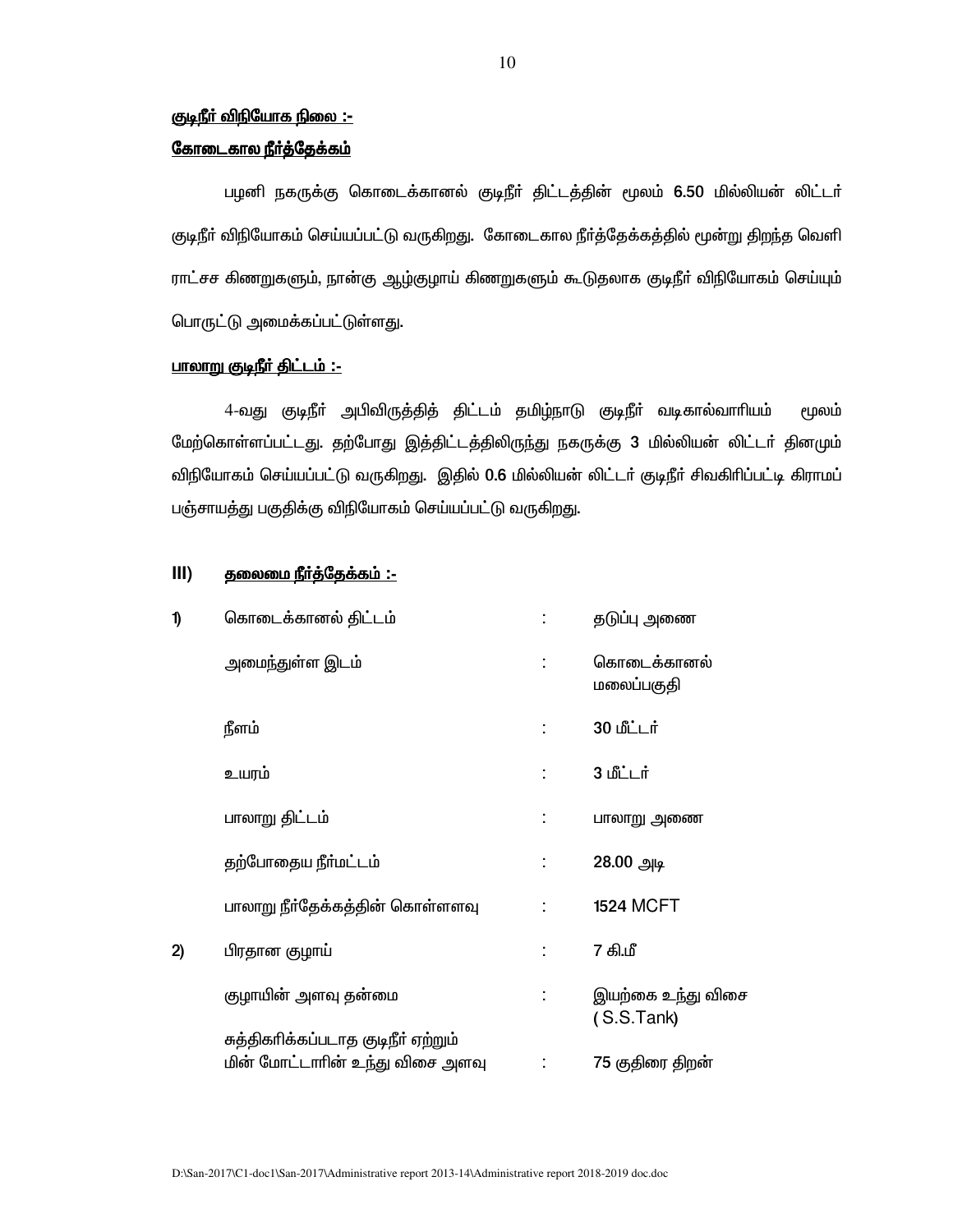| 3) | பிரதான குழாய் கோடைக்கால நீர்த்—<br>தேக்கத்திலிருந்து பழனி வரை                               |    | 11 கி.மி.                          |
|----|---------------------------------------------------------------------------------------------|----|------------------------------------|
|    | கோடைக்கால நீர்த்தேக்கத்தின்<br>கொள்ளளவு                                                     |    | 165.90 மில்லியன்                   |
|    | அதிகப்படியாக தேக்கும் நீா்மட்டம்                                                            | t. | 3.6 மீட்டர்                        |
|    | பாலாறு தலைமை நீா்த்தேக்கத்திலிருந்து<br>பாலாறுகளுக்கு வரும் குழாயின் நீளம்<br>குழாயின் அளவு | ÷  | 8.90 கி.மீ<br>400 மி.மீ.ஏ.சி.பைப். |
| 4) | <u> குடிநீா் விநியோக முறை</u>                                                               |    |                                    |
|    | குடிநீா் விநியோக பகுதிகளின் எண்ணிக்கை :<br>மேல்நிலைத் தொட்டிகளின்                           |    | 7                                  |
|    | எண்ணிக்கைகளும்,<br>கொள்ளளவுகளும்                                                            |    | 45 லட்சம் லிட்டர்.                 |
| 1. | திண்டுக்கல் ரோடு                                                                            | ÷  | 6.00 இலட்சம் லிட்டர்               |
| 2. | திண்டுக்கல் ரோடு                                                                            |    | 5.00,                              |
| 3. | தாலுகா ஆபீஸ்                                                                                | t. | 12.50,                             |
| 4. | சிவகிரிப்பட்டி                                                                              | t. | 12.50,                             |
| 5. | லட்சுமிபுரம்                                                                                |    | 1.20,                              |
| 6. | அடிவாரம்                                                                                    |    | 5.80,                              |
| 7. | மேற்கு ரதவீதி                                                                               |    | 2.00,                              |
| 5) | மொத்த குடிநீா் அளவு (தினசாி)                                                                |    | 8.00 மில்லியன் லிட்டர்கள்          |
|    | கோடைகால நீர்த்தேக்க இயற்கை                                                                  |    |                                    |
|    | உந்துவிசை முறை                                                                              |    | 24 மணி நேரம்                       |
|    | பாலாறு திட்டம்                                                                              |    | 24 மணி நேரம்                       |
|    | பயன்பெறும் தெருக்கள்                                                                        |    | 290                                |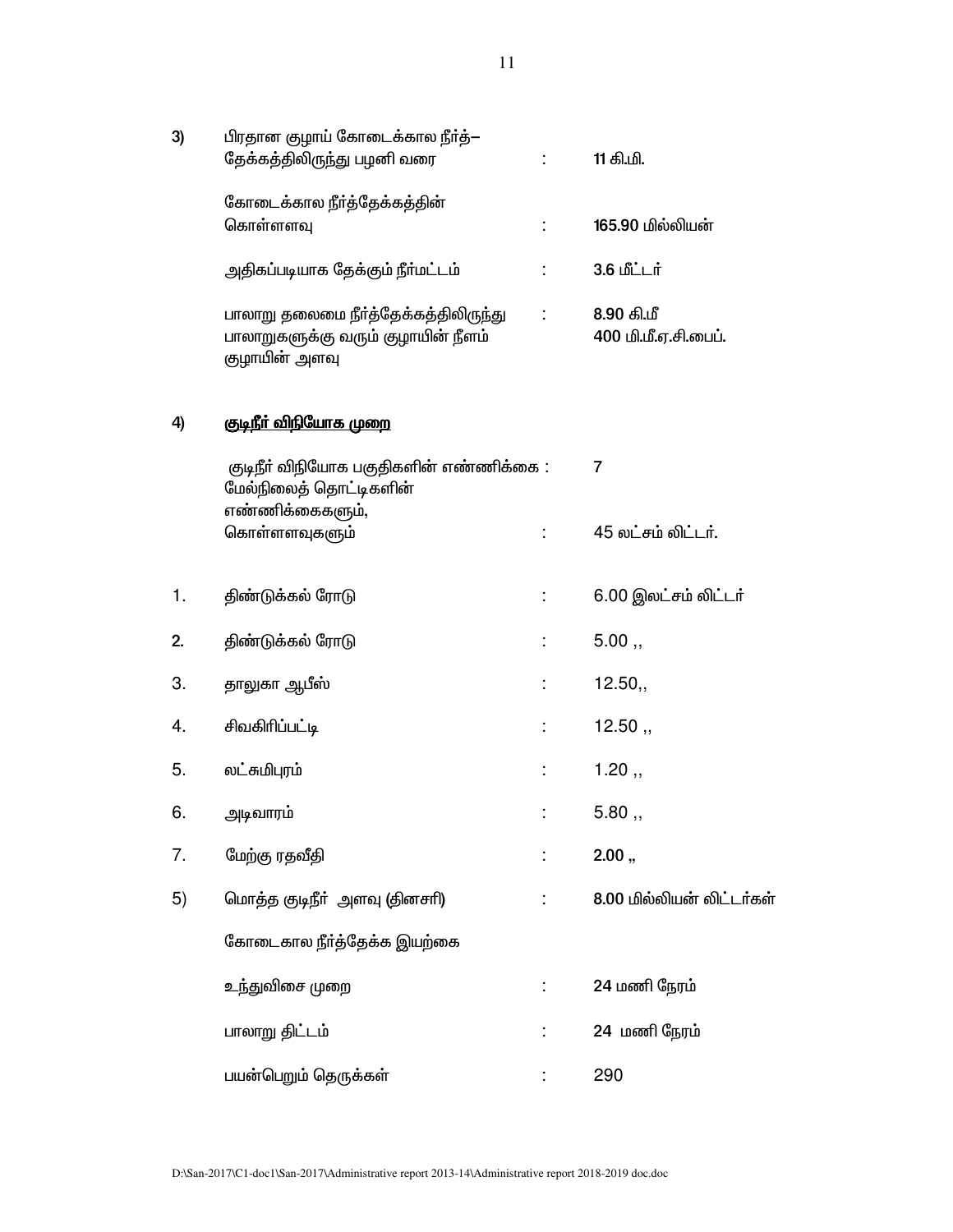# <u>குடிநீா் விநியோகிக்கும் மொத்தக் குழாய்களின் நீளம் :</u>

| 1. | பழைய திட்டம்  | 53.29 கி.மீ |
|----|---------------|-------------|
| 2. | புதிய திட்டம் | 18.69 கி.மீ |
|    | மொத்தம்       | 71.98 கி.மீ |

#### <u> குடிநீா் விநியோகம் செய்யும் கால அளவு :</u>  $6$

|     | தினசரி                                                             | வறட்சிக் காலம்       |           | தற்போது விநியோகம்               |
|-----|--------------------------------------------------------------------|----------------------|-----------|---------------------------------|
|     | 2 மணி                                                              | 4 நாள் விட்டு 1 நாள் |           | 3 நாளைக்கு ஒருமுறை              |
|     |                                                                    |                      |           |                                 |
| 7.  | வறட்சிக் காலங்களின் எதிா்நோக்கும்<br>நீரின் அளவு (2016)            |                      | $1.80$ மீ |                                 |
| 8.  | வறட்சிக் காலங்களில் எதிர்நோக்கும்<br>குடிநீா் விநியோக அளவு (மி.லி) |                      | 6 மி.லி   |                                 |
| 9.  | அடிகுழாய்களின் எண்ணிக்கை                                           |                      | 61        |                                 |
|     |                                                                    |                      |           | எண்ணிக்கை  அளவு (மி.லி)         |
| 10) | கூடுதலாக விநியோகம் செய்யப்படும்<br>நீரின் அளவு                     |                      |           |                                 |
| 11) | அடிகுழாய் மூலம்                                                    |                      | 0.07 MLD  |                                 |
| 12) | ஆழ்குழாய்களில் மின் மோட்டார்<br>பொருத்தி சப்ளை                     |                      | 0.60 MLD  |                                 |
| 13) | லாாி மூலம் விநியோகம்                                               |                      |           | 12 (ஒரு நாளைக்கு 6 டிரிப்புகள்) |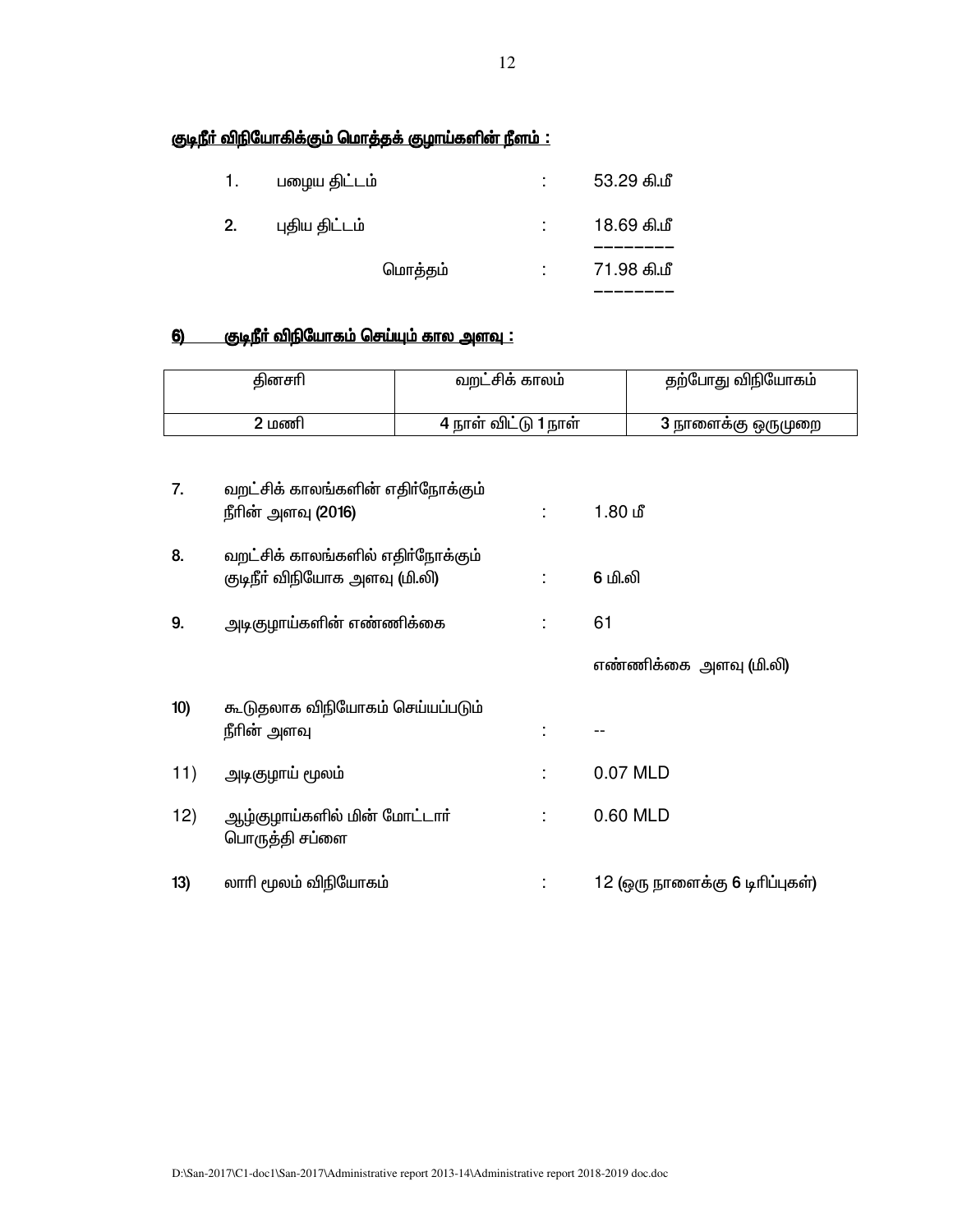<u>குடிநீர் விநியோகம் மற்ற முறையில் ஏற்பாடு செய்ததன் விவரம் :</u>  $14)$ 

> $a)$ கிணறுகள் மூலம் விநியோகம் செய்தல்

| 1.        | திறந்த வெளி கிணறு                                                                            | 3                   |
|-----------|----------------------------------------------------------------------------------------------|---------------------|
| 2.<br>15) | ஆழ்குழாயில் மின்மோட்டாா் பொருத்தி<br>விநியோகம் (நீரேற்று நிலையம்<br><u> பொதுக் குழாய்கள்</u> | 3                   |
|           | பொதுக் குழாய்களின் எண்ணிக்கை                                                                 | 289                 |
|           | பொதுக்குழாய் மூலம் விநியோகம்                                                                 | 1.90 லட்சம் லிட்டர் |
|           | பொதுக்குழாயின் மூலம் பயன்பெறும் மக்கள்   :                                                   | 14600               |
|           | குடிநீா் குழாய் வீட்டு இணைப்புக்கள்                                                          | 8654                |

#### <u>வீட்டுக் குடிநீர் குழாய் இணைப்புக்களின் எண்ணிக்கை</u>  $16)$

| இணைப்பின் தரம்          | மொத்தம் | விநியோகம் செய்யும் நீரின் அளவு        |
|-------------------------|---------|---------------------------------------|
|                         |         |                                       |
|                         |         |                                       |
| வீட்டு உபயோகம்          |         | 550 லி. ஒரு குடும்பத்திற்கு ஒரு நாள்  |
| வணிக உபயோகமும் சேர்த்து |         | வீதம் (93 லி ஒரு நபர் ஒரு நாள் வீதம்) |
|                         |         | நாள் ஒன்றுக்கு நபர் ஒன்றுக்கு 90      |
|                         |         | LPCD வழங்கப்படுகின்றது.               |

# <u>குடிநீர் கட்டணம் 1000 லிட்டருக்கு கீழ்க்கண்டவாறு வசூலிக்கப்படுகிறது.</u>

- $\boldsymbol{\theta}$ ரூ. 300/– வீதம் வீட்டு குடியிருப்பிற்கும்
- ரூ.600/- வீதம் (வியாபார நிமித்தம், தொழிற்சாலை பயன்)  $2)$

மேலும் இவ்விணைப்புகளுக்கு கீழ்க்கண்டவாறு வைப்புத் தொகை வசூலிக்கப்படுகிறது.

- வீட்டுக் குடிநீா் இணைப்பிற்கு ரூ.6000/-1)
- தொழிற்சாலை குழாய், வியாபார குழாய் ரூ.12,000/- $2)$

மேலும் குடிநீா் விநியோகத்திற்காக பிரதான குழாய் இல்லாத தெருக்களுக்கு மற்றும் திருவிழாக் காலங்களிலும் 2 லாரிகள் மூலம் குடிநீா் விநியோகம் செய்யப்பட்டு வரப்படுகிறது.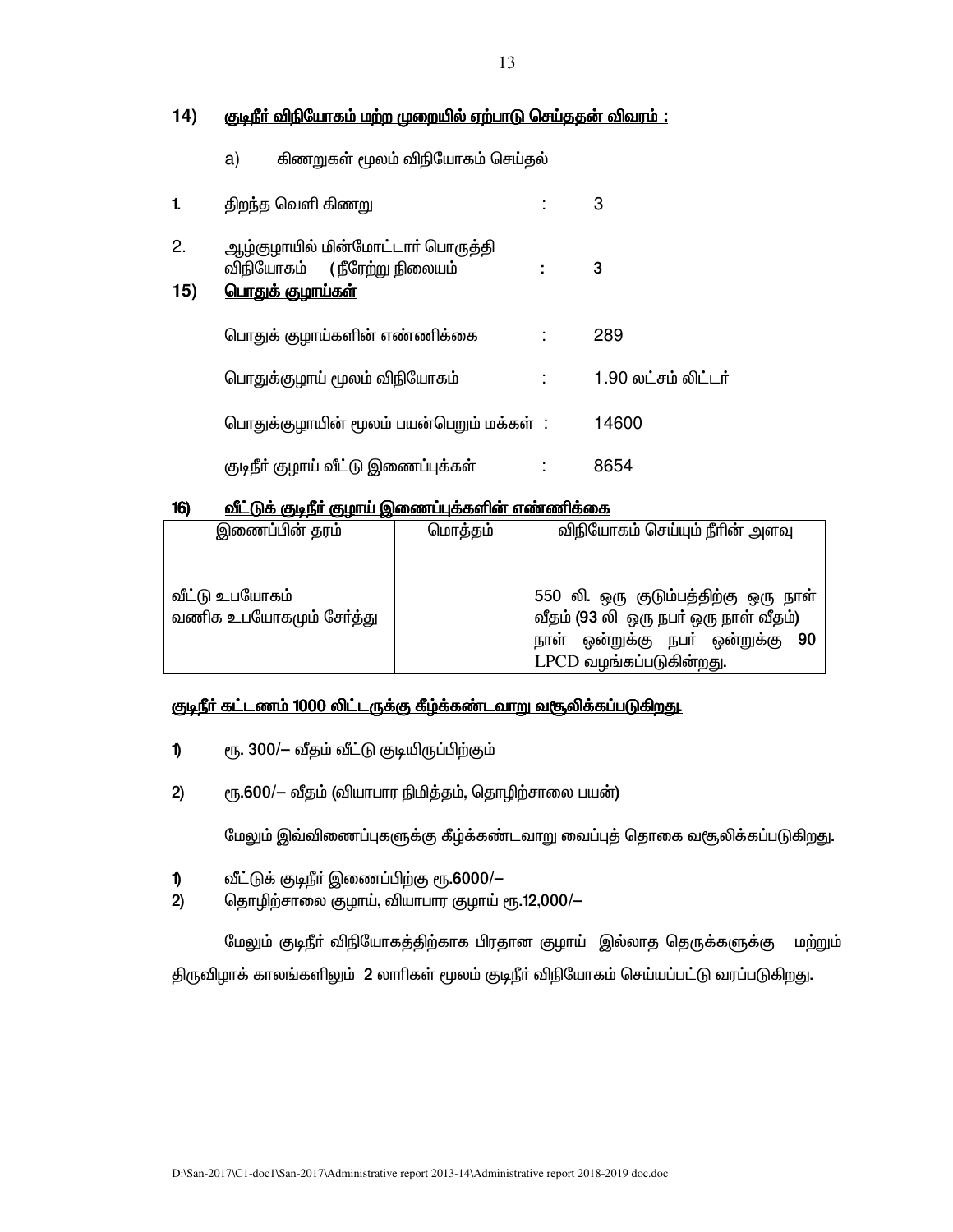## <u>10 நகரமைப்பு பிரிவ</u>

# பொது

# <u>நகரமைப்பு பணியாளர்கள் விவரம்</u>

|   | நகரமைப்பு அலுவலா்   |  |  |
|---|---------------------|--|--|
|   | நகரமைப்பு ஆய்வர்கள் |  |  |
| З | சங்கிலியாளர்கள்     |  |  |
|   | உதவியாளர்           |  |  |
|   | இளநிலை உதவியாளா்    |  |  |
|   |                     |  |  |
|   |                     |  |  |
|   |                     |  |  |

# <u>11 நிலம் வகைப்படுத்துதல்</u>

# <u>முழுமைத் திட்டம் (MASTER PLAN)</u>

| அ) | முழுமைத்<br>ஒப்புதல்<br>அளிக்கப்பட்ட விவரம்                                             | திட்டம் அரசால் : அரசாணை எண். 232 / வீட்டு வசதி மற்றும்<br>நகா்ப்புற வளா்ச்சித் துறை<br>நாள்.19-02-1991                                                                                                                    |
|----|-----------------------------------------------------------------------------------------|---------------------------------------------------------------------------------------------------------------------------------------------------------------------------------------------------------------------------|
| ஆ) | தமிழ்நாடு அரசுப் பதிவிதழில் :<br>வெளியிடப்பட்ட விவரம்                                   | பாகம் 2, பிரிவு 1, பக்கம் 314,<br>நாள். 15-05-1991                                                                                                                                                                        |
| இ) | மறு ஆய்வு                                                                               | தற்போதைய வளர்ச்சியினை அடிப்படையாகக்<br>கொண்டு முழுமைத் திட்டம் புதுநிலைப் படுத்த<br>நடவடிக்கை மெற்கொள்ளப்பட்டுள்ளது.                                                                                                      |
| ஈ) | ஊரமைப்புச் சட்டம் 1971ன் பிரிவு<br>கீழ்<br>ன்<br>24(4)<br>ஆய்வு<br>மறு<br>அரசாணை விபரம் | முழுமைத்திட்டம் தமிழ்நாடு நகா் : அரசாணை எண்.147, வீட்டு வசதி மற்றும்<br>நகர்ப்புற வளர்ச்சி துறை நாள். 31-3–99ல்<br>இணக்கம் அளிக்கப்பட்டுள்ளது.                                                                            |
| 2  | ஆலோசனை ஆட்சேபணைகள்                                                                      | தமிழ்நாடு அரசிதழில் பகுதி 6 பிரிவு 4ல்<br>பிரசுரிக்கப்பட்டது.<br>29.01.2003ல்<br>இதே<br>விவரங்கள் திண்டுக்கல் மாவட்ட அரசிதழில்<br>எண். 2, பக்கம் 7ல் 10-02–2004ல் மறு பிரசுரம்<br>செய்து ஒப்புதலுக்கு அனுப்பப்பட்டுள்ளது. |

# <u>12 விரிவு அபிவிருத்தித் திட்டங்கள்</u>

பழநி நகருக்கான உள்ளூர் திட்டப் பகுதியில் ஒப்புதலளிக்கப்பட்ட நான்கு விரிவு அபிவிருத்தித் திட்டங்கள் உள்ளடஙகியதாகும்.

- $\bullet$  புகைவண்டி நிலைய விரிவு அபிவிருத்தித் திட்டம்
- அடிவாரம் விரிவு அபிவிருத்தித் திட்டம்
- அடிவாரம் மேற்கு விரிவு அபிவிருத்தித் திட்டம்
- ஹரிபுரம் விரிவு அபிவிருத்தித் திட்டம்.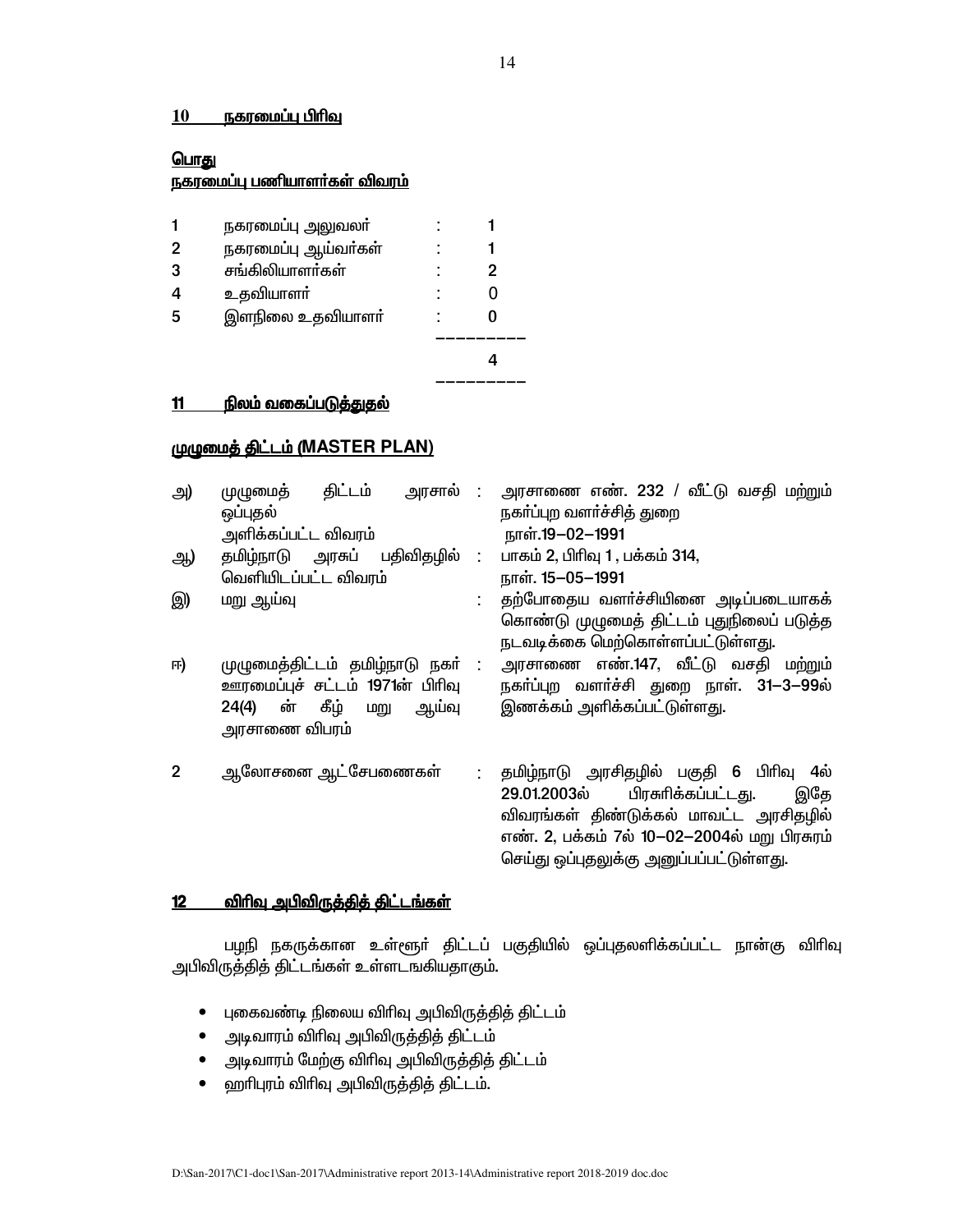12-1 புகை வண்டி நிலைய அபிவிருத்தித் திட்டம்.

| அ)       | திட்டப்பகுதி எல்லை<br>வடக்கு<br>தெற்கு<br>கிழக்கு<br>மேற்கு    |   | ரயில்வே லயன்<br>திண்டுக்கல் சாலை<br>நகராட்சி எல்கை<br>புது தாராபுரம் சாலை                                                                                                                                                                                                                                  |
|----------|----------------------------------------------------------------|---|------------------------------------------------------------------------------------------------------------------------------------------------------------------------------------------------------------------------------------------------------------------------------------------------------------|
| ஆ)       | திட்டப்பகுதியில் பரப்பளவு                                      |   | 246 ஏக்கர்.                                                                                                                                                                                                                                                                                                |
| இ)<br>冋) | நகா் ஊரமைப்பு இயக்குநா்<br>அரசுப் பதிவிதழில் வெளியான<br>விவரம் | - | ந.க.எண்.2338/87/டி2<br>— பாகம் 4, பிரிவு 1<br>நாள். 04-07-1990                                                                                                                                                                                                                                             |
| உ)       | மறு ஆய்வு விவரம்                                               |   | ஒப்புதலளிக்கப்பட்டு 10 ஆண்டுகளுக்கு மேலாகி<br>தற்போதைய<br>விட்டபடியால்<br>வளா்ச்சியினை<br>கொண்டு<br>திட்டத்தைப்<br>கருத்திற்<br>புது<br>நிலைப்படுத்தி நகர் ஊரமைப்பு சிறப்பு ஆணையர்<br>அவா்கள் தமிழ்நாடு நகா் ஊரமைப்புச் சட்டம்<br>1971ன் பிரிவு 33 டிபி2, நாள். 23-09-2002ல்<br>ஒப்புதல் வழஙகியுள்ளார்கள். |
| ஊ        | பிரசுர விவரம்                                                  |   | தமிழ்நாடு அரசிதழில் எண். 351ல் பகுதி 6 பிரிவு<br>496ல்<br>04-09–2002ல் பிரசுரம்<br>1ல்<br>பக்கம்<br>செய்யப்பட்டுள்ளது.<br>2) மாவட்ட அரசிதழில் 10-12-02ல் பிரசுரம்<br>செய்யப்பட்டுள்ளது.                                                                                                                    |
| எ        | தற்போதைய நிலை                                                  |   | ஆலோசனைகள், ஆட்சேபணைகள் பெறப்பட்டு<br>திட்டக்குழுமம்<br>உள்ளூர்த்<br>ஒப்புதலுடன்<br>16-09-2003ல்<br>இறுதி<br>ஒப்புதலுக்கு<br>சமா்ப்பிக்கப்பட்டு நகா் ஊரமைப்பு ஆணையரால்<br>24-05-2006ல் ஒப்புதல் அளிக்கப்பட்டுள்ளது.                                                                                         |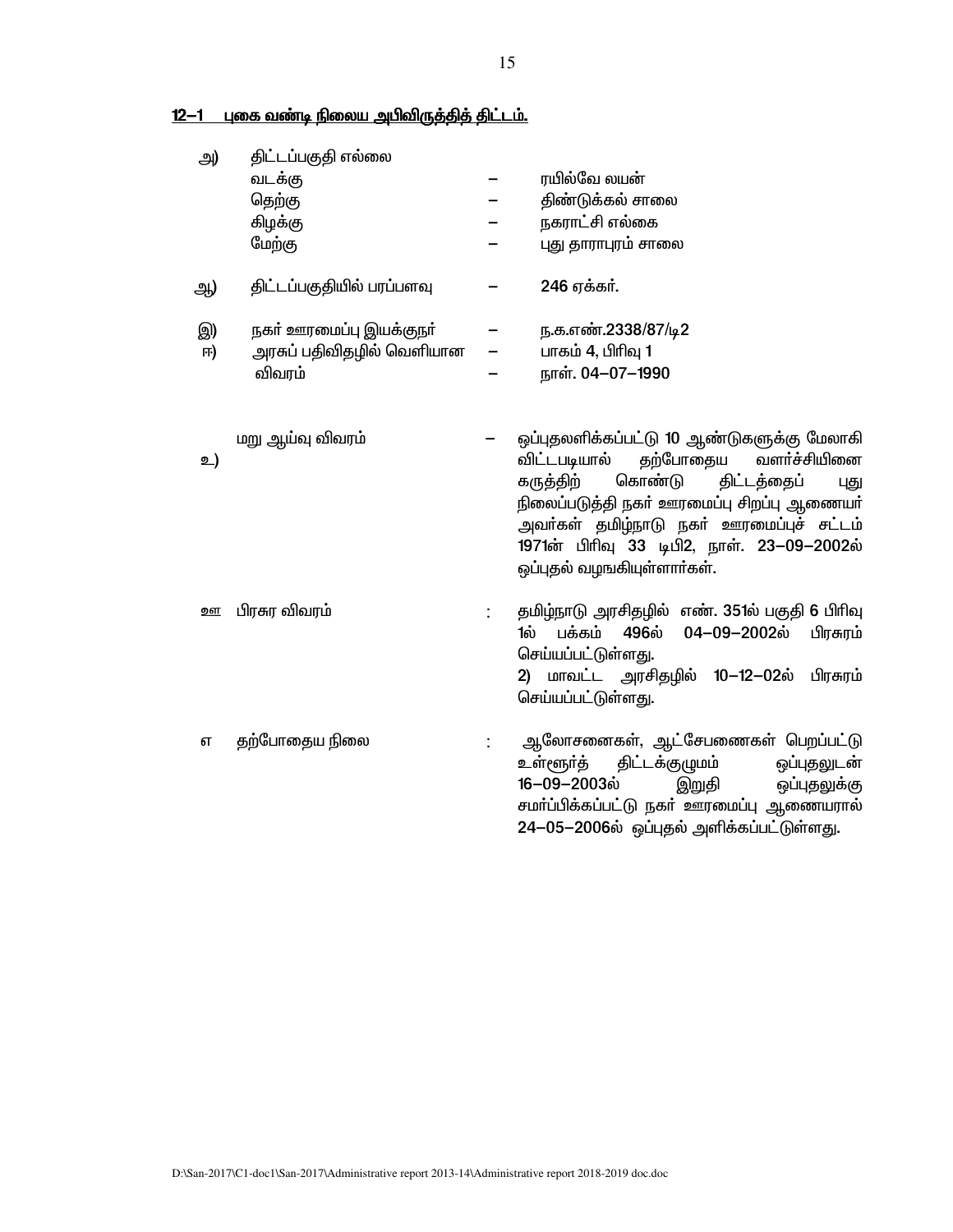#### <u>12–1 அடிவாரம் விரிவு அபிவிருத்தித் திட்டம்</u>  $\bullet$

|                                                      | திண்டுக்கல் சாலை<br>நகராட்சி எல்லை<br>அடிவாரம் சன்னதி வீதி<br>வடக்கு கிரிவீதி                                                                                  |
|------------------------------------------------------|----------------------------------------------------------------------------------------------------------------------------------------------------------------|
| திட்டப்பகுதியில் பரப்பளவு                            | 168.45 ஏக்கர்                                                                                                                                                  |
| நகா் ஊரமைப்பு இயக்குநா்<br>அரசுப் பதிவிதழில் வெளியான | ந.க.எண்.20717/78/டி2 நாள். 11-04-1979<br>பாகம் 4, பிரிவு 1<br>நாள். 16-05-1979                                                                                 |
|                                                      | தமிழ்நாடு நகர் ஊரமைப்புச் சட்டம் 1971-ன் பிரிவு<br>33(1) ன் கீழ் மறு ஆய்வு செய்து நகர் ஊரமைப்பு                                                                |
|                                                      | 1. தமிழ் நாடு அரசிதழில் பகுதி 6 பிரிவு 1-ல்<br>11-04-2001-ல் பிரசுரிக்கப்பட்டுள்ளது.<br>அரசிதழில்<br>10-12-2002-ல்<br>2. மாவட்ட<br>பிரசுரம் செய்யப்பட்டுள்ளது. |
|                                                      | ஆட்சேபணை<br>மற்றும்<br>ஆலோசணைகள்<br>பெறப்பட்டு இறுதி ஒப்புதலுக்கு<br>உத்திரவு எதிா் நோக்கப்பட்டுள்ளது                                                          |
|                                                      |                                                                                                                                                                |

16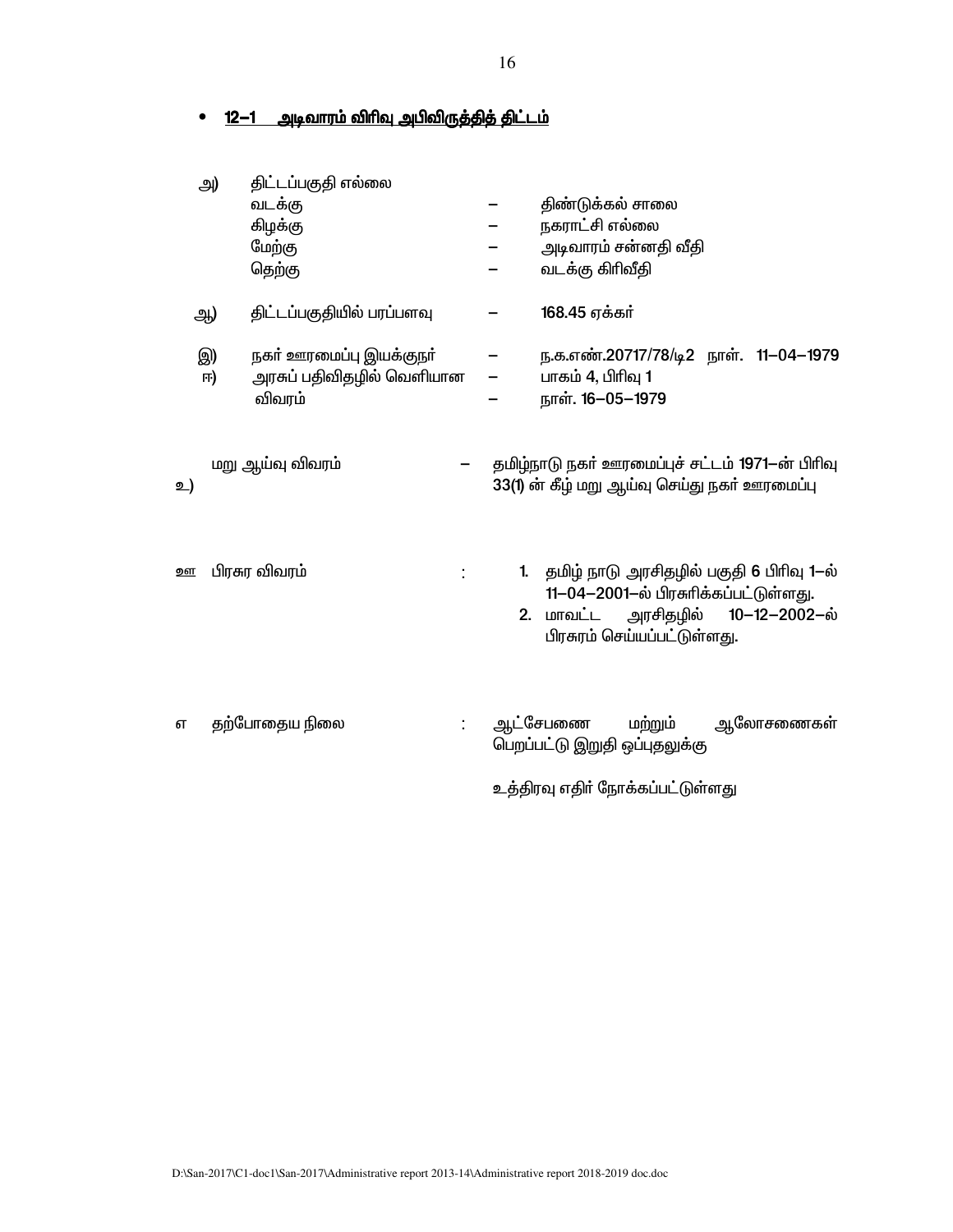<u>12—1 அடிவாரம் மேற்கு விரிவு அபிவிருத்தித் திட்டம்</u>  $\bullet$ 

| அ) | திட்டப்பகுதி எல்லை<br>வடக்கு<br>கிழக்கு<br>மேற்கு<br>தெற்கு | வையாபுரிக் குளம் மற்றும் அடிவாரம் ரோடு<br>சன்னதி வீதி<br>வையாபுரிக் குளம்<br>வையாபுரிக் குளம்                                                                                                                       |
|----|-------------------------------------------------------------|---------------------------------------------------------------------------------------------------------------------------------------------------------------------------------------------------------------------|
| ஆ) | திட்டப்பகுதியில் பரப்பளவு                                   | 52.14 ஏக்கர்                                                                                                                                                                                                        |
| இ) | நகா் ஊரமைப்பு இயக்குநா்                                     | ந.க.எண்.32305/78/டி2 நாள். 19-11-1979                                                                                                                                                                               |
| 冋) | அரசுப் பதிவிதழில் வெளியான<br>விவரம்                         | பாகம் 4, பிரிவு 1<br>நாள். 06-02-1980                                                                                                                                                                               |
| உ) | மறு ஆய்வு விவரம்                                            | தமிழ்நாடு நகர் ஊரமைப்புச் சட்டம் 1971-ன் பிரிவு<br>33(1) ன் கீழ் மறு ஆய்வு செய்து நகர் ஊரமைப்புச்<br>சிறப்பு ஆணையா் , சென்னை அவா்களால்<br>ந.க.எண்.32820/99/டிபி2 நாள். 07-12-2001-ல்<br>ஒப்புதல் வழங்கப்பட்டுள்ளது. |
| ஹ  | பிரசுர விவரம்                                               | தமிழ் நாடு அரசிதழில் பகுதி 6 பிரிவு 1-ல்<br>1.<br>30-01-2002-ல்<br>பிரசுரம்<br>செய்யப்பட்டுள்ளது.<br>2. மாவட்ட<br>அரசிதழில்<br>10-12-2002-ல்<br>பிரசுரம் செய்யப்பட்டுள்ளது.                                         |
| எ  | தற்போதைய நிலை                                               | ஆட்சேபணைகள்<br>மற்றும்<br>ஆலோசணைகள்<br>பெறப்பட்டு 16-09-2003-ல் இறுதி ஒப்புதலுக்கு<br>சமா்ப்பிக்கப்பட்டு<br>உத்திரவு<br>எதிர்<br>நோக்கப்பட்டுள்ளது                                                                  |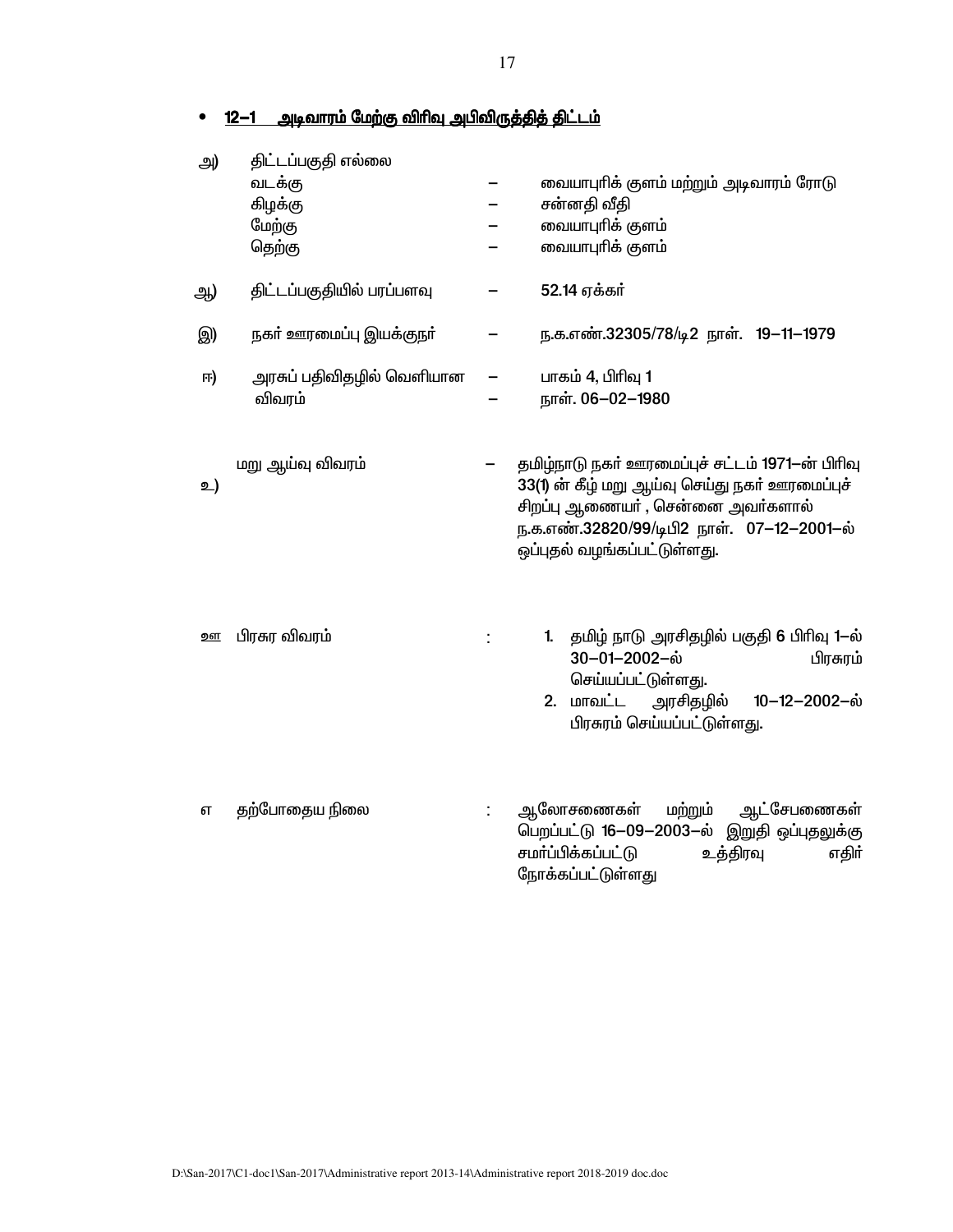• 12-1 ஹரிபுரம் விரிவு அபிவிருத்தித் திட்டம்.

| அ) | திட்டப்பகுதி எல்லை<br>வடக்கு<br>கிழக்கு<br>மேற்கு<br>தெற்கு | கவுண்டர் இட்டேரி சாலை<br>புது தாராபுரம் ரோடு<br>பழைய தாராபுரம் ரோடு<br>சுப்பிரமணியபுரம் ரோடு                                                                                                                   |
|----|-------------------------------------------------------------|----------------------------------------------------------------------------------------------------------------------------------------------------------------------------------------------------------------|
| ஆ) | திட்டப்பகுதியில் பரப்பளவு                                   | 82.88 ஏக்கர்                                                                                                                                                                                                   |
| இ) | நகா் ஊரமைப்பு இயக்குநா்                                     | நகா் ஊரமைப்பு இயக்குனா்<br>ந.க.எண்.31315/76/பி2 நாள். 04-08-1978                                                                                                                                               |
| 冋) | அரசுப் பதிவிதழில் வெளியான<br>விவரம்                         | நாள். 06-09-1978<br>பாகம் 4, பிரிவு 1                                                                                                                                                                          |
| உ) | மறு ஆய்வு விவரம்                                            | தமிழ்நாடு நகர் ஊரமைப்புச் சட்டம் 1971-ன் பிரிவு<br>33(1) ன் கீழ் மறு ஆய்வு செய்து நகர் ஊரமைப்பு<br>சிறப்பு ஆணையா் , சென்னை அவா்களால்<br>ந.க.எண்.16866/99/டிபி1 நாள். 23-04-2002<br>இணக்கம் அளிக்கப்பட்டுள்ளது. |
| ஹ  | பிரசுர விவரம்                                               | 1. தமிழ் நாடு அரசிதழில் பகுதி 6 பிரிவு 1-ல்<br>04-09-2002-ல்<br>பிரசுரம்<br>செய்யப்பட்டுள்ளது.<br>2. மாவட்ட அரசிதழில் 10-12-2002-ல்<br>பிரசுரம் செய்யப்பட்டுள்ளது.                                             |
| எ  | தற்போதைய நிலை                                               | ஆலோசணைகள் பெறப்பட்டு<br>உள்ளூர்த்<br>திட்டக்குழும ஒப்புதலுடன் 16-09-2003-ல்<br>இறுதி ஒப்புதலுக்கு சமா்ப்பிக்கப்பட்டு உத்திரவு<br>எதிர் நோக்கப்பட்டுள்ளது                                                       |

## 12-2. <u>அபிவிருத்திக் கட்டணங்கள்</u>

நகராட்சிப் பகுதியில் கட்டுமானப் பணிகள் மற்றும் மனை அபிவிருத்தி பணிகளக்காக உள்ளூர்த் திட்டக் குழுமத்தால் அபிவிருத்திக் கட்டணங்கள் ஆகிவிட்டதால், அரசாணையின்படி, கட்டணங்கள் திருத்தியமைத்து அரசுககு பிரேரணை சமா்ப்பிக்கப்பட்டதில் நகர் ஊரமைப்பு சிறப்பு ஆணையர் அவர்கள் ந.க. எண். 26542/01/எம்பி.2, நாள். 24-10-2002ல் கட்டணங்களை உயர்த்திட இசைவு தெரிவித்து உத்திரவு பெறப்பட்டு, அரசிதழில் பிரசுரம் செய்து வசூலிக்கப்பட்டு வருகிறது.

18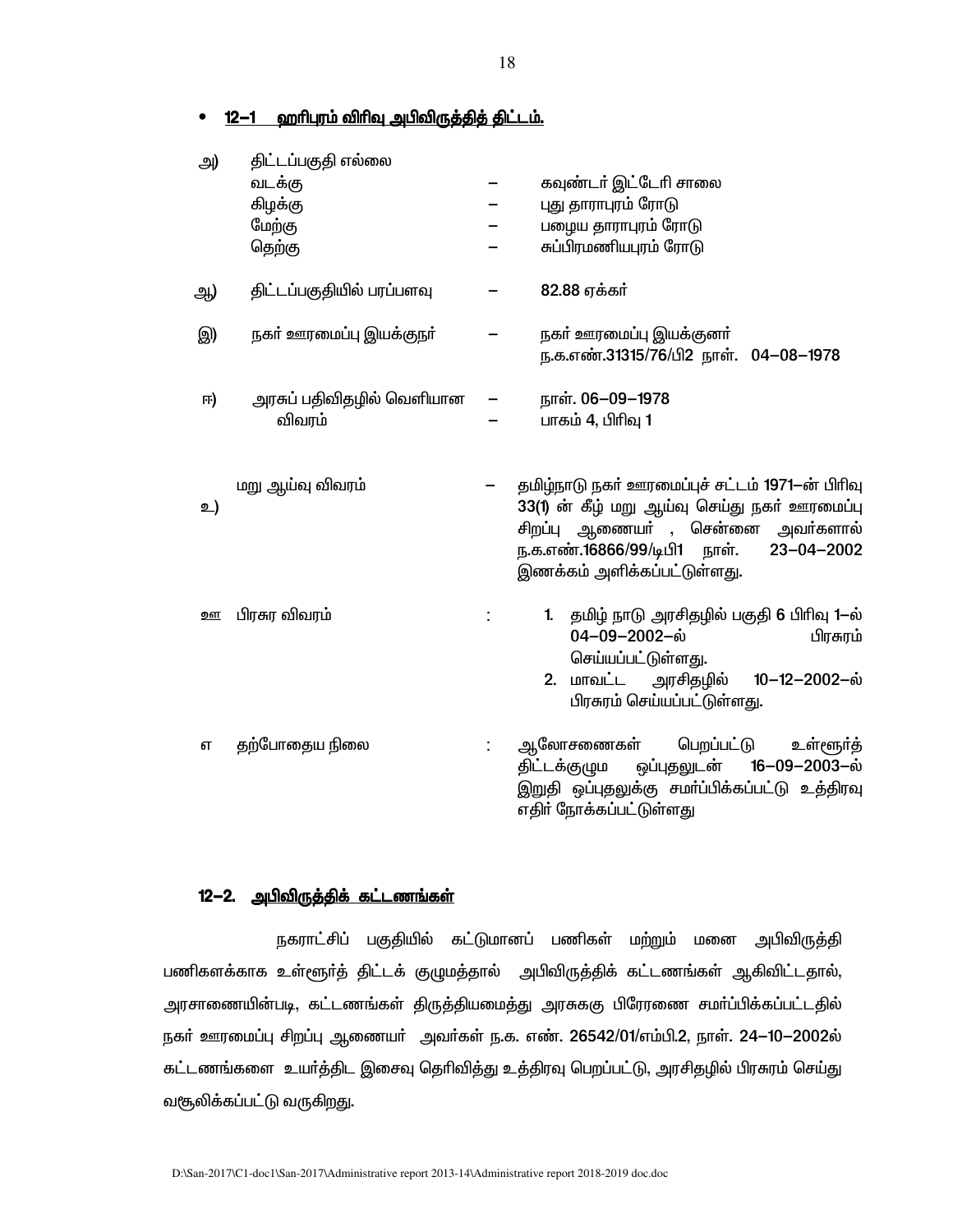## <u>12-3 நகரளவைப் பணிகள்.</u>

1908ம் ஆண்டிலிருந்து நகரளவை பணிகள் மேற்கொள்ளப்பட்டு வருகின்றது. இறுதியாக 1970 மற்றும் 1996ம் ஆண்டுகளில் மறு அளவை செய்யப்பட்டு ஆவணங்கள் பெறப்பட்டுள்ளது. அதனடிப்படையில் தனியாா் இடங்களை அளவை செய்தல், புலப்பட நகல் வரைபடஙகள் தயாா் செய்து வழங்குதல் போன்ற பணிகள் மேற்கொள்ளப்பட்டு வருகின்றது. இப்பணிக்கான பணியாளா்கள் பணிபுாிந்து வருகின்றனா். இவா்களுக்கான ஊதியத்தின் 2/3 பங்கு நகராட்சியிலிருந்து வழங்கப்படுகிறது.

## <u>பணியாளர்கள் விவரம்.</u>

|              | நகா சாா ஆயவாளா |  |
|--------------|----------------|--|
| $\mathbf{2}$ | பல உகவியாளா்   |  |

## <u>12-4 ஆக்கிரமிப்புக்கள்.</u>

மாவட்ட ஆட்சியா் அவா்களால் நடத்தப்படும் ஆக்கிரமிப்பு அகற்றுவதற்கான இயக்கு குழு கூட்டம் ஒவ்வொரு மாதமும் நடத்தப்பட்டு அதன் அடிப்படையில் 49 தற்காலிக ஆக்கிரமிப்புக்கள் அவ்வப்போது அகற்றப்படுகிறது.

#### <u>12-5 கட்டிட விண்ணப்பங்கள் ( 01–04–2018 முகல் 31–03–2019 வரை)</u>

| 1                            | பெறப்பட்ட கட்டிட விண்ணப்பங்கள்            | 130 |
|------------------------------|-------------------------------------------|-----|
| 2)                           | அனுமதிக்கப்பட்ட வரைபடஙகளின் எண்ணிக்கை     | 113 |
| 3)                           | அனுமதிக்கப்படாத வரைபடங்களின் எண்ணிக்கை  — | 17  |
| $\left( \frac{1}{2} \right)$ | நிலுவை                                    |     |
| 5)                           | அனுமதியில்லா கட்டிடங்களின் எண்ணிக்கை      | 13  |

### <u>12-6 நகரமைப்பு வருவாய்</u>

நகரமைப்புப் பிரிவில் கீழ்க்ககண்ட இனங்களிலிருந்து வருவாய் கிடைக்கப்பெறுகிறது. இவ்வாணிடின் வருவாய் கடந்த ஆண்டைவிட கூடுதலாக கிடைத்துள்ளது.

| வ. எண் | உரிமங்களின் விவரம்                    | தொகை ரூ. |
|--------|---------------------------------------|----------|
|        | கட்டிட உரிமையாளர் கட்டணம்             | 290655   |
|        | அபிவிருத்திக் கட்டணம்                 | 59709    |
| 3      | கட்டிடப் பொருள்கள் சேமிப்புக் கட்டணம் | 65610    |
| 4      | கட்டிட வரைப்படம் கட்டணம்              | 28250    |
|        | மொத்தம்                               | 444224   |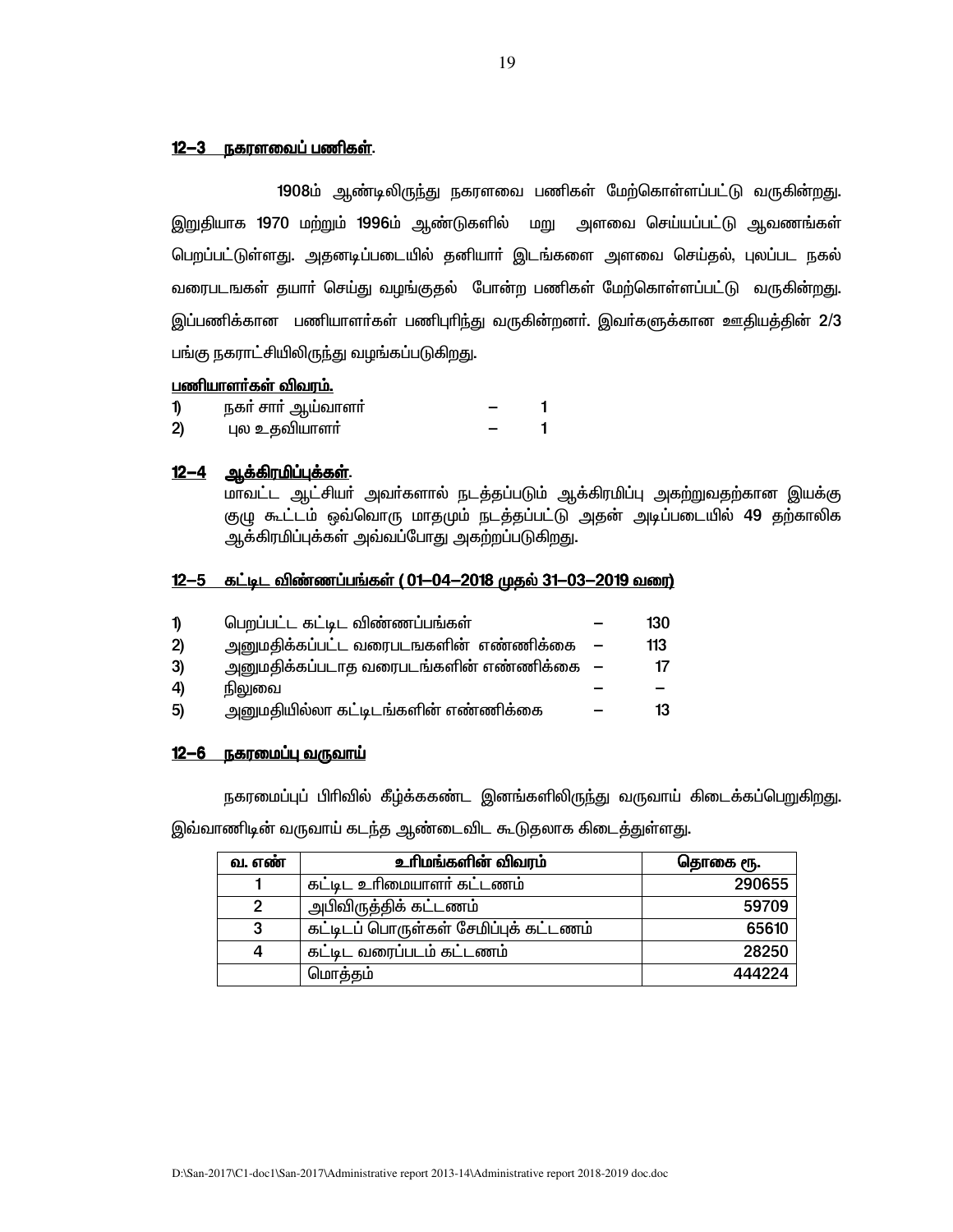#### $13 -$ <u>கல்வி</u>

| வ.எண். | வார்டு எண். | தனியார் பள்ளிகள்                      |  |  |
|--------|-------------|---------------------------------------|--|--|
|        |             | நவவீர செங்குந்தா் ஆரம்பப்பள்ளி        |  |  |
|        |             | பீட்டர் டேவிட் அறிவாலயம் ஆரம்பப்பள்ளி |  |  |
|        |             | இராஜரத்தினம் ஆரம்பப்பள்ளி             |  |  |
|        |             | சி.எஸ்.ஐ ஆரம்பப்பள்ளி                 |  |  |
| 5.     | 23          | குருகுலம்                             |  |  |
| 6.     | 29          | திருவள்ளுவா் ஆரம்பப்பள்ளி             |  |  |
|        | 31          | அருள்மிகு தண்டாயுபாணி ஆரம்பப்பள்ளி    |  |  |
| 8.     | 13          | ஆர்.சி. ஆரம்பப்பள்ளி                  |  |  |

#### ் பாப்பட்டுள்ளிகள்  $13 - 1$

# <u>ஆரம்பக் கல்வி</u>

இந்நகராட்சியில் கீழ்க்கண்ட நான்கு நகராட்சி ஆரம்பப்பள்ளிகள் பராமரிக்கப்பட்டு வந்ததில் 2 பள்ளிகள் மாவணவர் வருகை குறைவால் மூடப்பட்டது.

| வ.எண். | வாா்டு எண். | ஆரம்பப்பள்ளிகளின் விவரம்                 |
|--------|-------------|------------------------------------------|
|        |             | அண்ணா பவளவிழா பள்ளி மாணவா் குறைவால்      |
|        |             | மூடப்பட்டது                              |
|        |             | கிழக்கு ரத வீதி                          |
| З.     |             | டாக்டர் அம்பேத்கார் ஆரம்பப்பள்ளி மாவணவர் |
|        |             | வருகை குறைவால் மூடப்பட்டது               |
|        |             | பாரதி ஆரம்பப்பள்ளி                       |

# <u>சத்துணவு</u>

# 13-2 நடுநிலைப்பள்ளி

இந்நகராட்சிப் பகுதியில் மூன்று நகராட்சி நடுநிலைப் பள்ளிகள் உள்ளன. அவை

# <u>நகராட்சி நடு நிலைப்பள்ளிகள்</u>

| வ.எண். | நடுநிலைப்பள்ளிகள்                     | வார்டு எண். |
|--------|---------------------------------------|-------------|
|        | அடிவாரம் நடுநிலைப்பள்ளி               |             |
|        | பெரியகடை வீதி நகராட்சி நடுநிலைப்பள்ளி | 20          |
|        | சண்முகபுரம் நகராட்சி நடுநிலைப்பள்ளி   | 26          |

| வ.எண். | வாா்டு எண். | ் நடுநிலைப்பள்ளிகள்                 |
|--------|-------------|-------------------------------------|
|        |             | கான்வென்ட் நடுநிலைப்பள்ளி           |
|        |             | ' சி.எஸ்.ஐ வாக்மேன்  நடுநிலைப்பள்ளி |
|        | 30          | திருவள்ளுவா் நடுநிலைப்பள்ளி         |

# <u>13-3 உயர்நிலைப்பள்ளிகள்</u>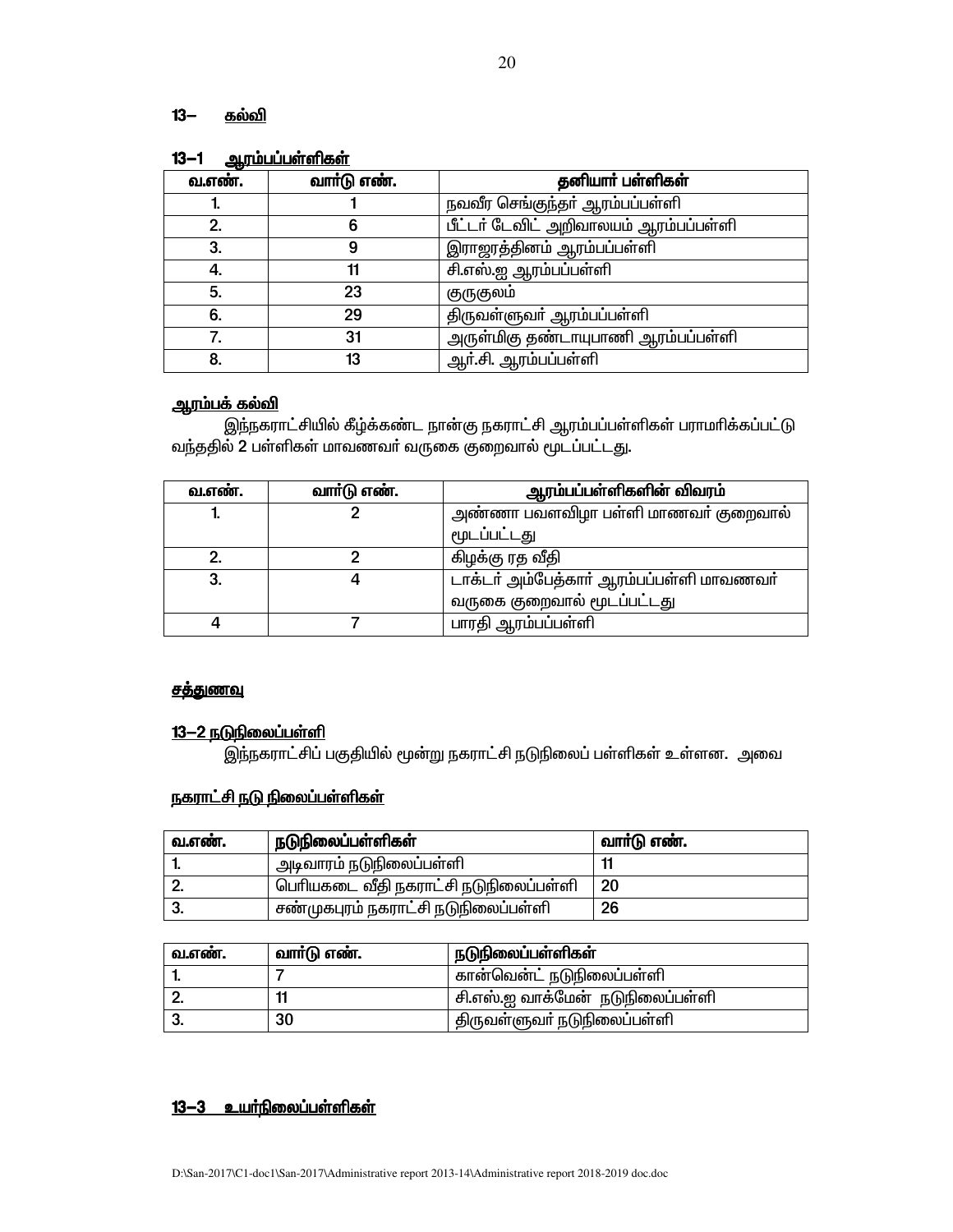| வ.எண். | வார்டு எண். | கனியார் உயர்நிலைப்பள்ளிகள்                   |
|--------|-------------|----------------------------------------------|
|        | 19          | <sup>'</sup> மதனிசா முஸ்லீம் உயா்நிலைப்பள்ளி |
|        |             | ' சிறுமலா் உயா்நிலைப்பள்ளி                   |

## 13-4-1 மேல்நிலைக்கல்வி அரசினர் பள்ளி

| வ.எண். | வார்டு எண். | மேல்நிலைக் கல்வி                             |
|--------|-------------|----------------------------------------------|
|        | 26          | ' நகராட்சி ஆண்கள் மேல்நிலைப்பள்ளி            |
|        |             | <sup>।</sup> அரசினா் பெண்கள் மேல்நிலைப்பள்ளி |

# 13-4-2 தனியார் மெட்ரிக்குலேசன் பள்ளிகள்

| வ.எண். | வாா்டு எண். | தனியார் மெட்ரிக்குலேசன் பள்ளிகள்                |
|--------|-------------|-------------------------------------------------|
|        |             | கென்னடி மெட்ரிக்குலேசன் பள்ளி                   |
|        | 26          | பாரத் வித்யாபவன் மெட்ரிக்குலேசன் பள்ளி          |
|        | 32          | கார்த்திக் வித்யா மந்தீர் மெட்ரிக்குலேசன் பள்ளி |

## கனியார் மெட்ரிக்குவேசன் மேல்நிலைப்பள்ளிகள்

| வ.எண். | வார்டு எண். | தனியார் மெட்ரிக்குலேசன் மேல்நிலைப்பள்ளிகள்                |
|--------|-------------|-----------------------------------------------------------|
|        | 5           | செயின் பீட்டர் மெட்ரிக்குலேசன் மேல்நிலைப்பள்ளி            |
| 2.     |             | தேவி மெட்ரிக்குலேசன் பள்ளி                                |
| 3      | 20          | துர்க்கா மெட்ரிக்குலேசன் பள்ளி                            |
| 4.     | 22          | ஆர்மின் மெட்ரிக்குலேசன் பள்ளி                             |
| 5.     | 25          | ஸ்டாண்டர்டு மெட்ரிக்குலேசன் மேல்நிலைப்பள்ளி               |
| 6.     | 25          | விவேகானந்தா வித்யாலயா பள்ளி                               |
| 7.     | 27          | அருள்மிகு பழனி ஆண்டவர் மெட்ரிக்குலேசன்<br>மேல்நிலைப்பள்ளி |
| 8      | 28          | அக்ஷயா மெட்ரிக்குலேசன் மேல்நிலைப்பள்ளி                    |
| 9.     | 29          | சுவாமி மெட்ரிக்குலேசன் மேல்நிலைப்பள்ளி                    |

## 13-5 இடவசதிகளும் கருவிகளும்

நகராட்சி எல்லைக்குள் அரசினரால் நடத்திவரும் 6 நகராட்சி பள்ளிகளும் சொந்தக் கட்டிடங்களில் உள்ளது.

அறிக்கையாண்டில் நகராட்சி ஆரம்பப் பள்ளிகளின் மராமத்து செலவினங்களுக்கு மற்றும் கூடுதல் கட்டிடங்களுக்கு மான்யம் ஏதும் பெறப்படவில்லை.

மேல்நிலைப்பள்ளி ஒன்று நகராட்சியால் பராமரிக்கப்பட்டதை 01—04—1990 முதல் அரசுக்கு மாற்றப்பட்டது பெண்கள் மேல்நிலைப்பள்ளி ஒன்று அரசினரால் நடத்தப்பட்டு வருகிறது.

9.142 ஏக்கர் பரப்புள்ள நல்ல ஆரோக்கியமான இடத்தில் நகராட்சி மேல்நிலைப்பள்ளி அமைந்துள்ளது. அறிக்கையாண்டில் பள்ளிக்கு போதுமானதாக இடசதியும், காற்றோட்டமும்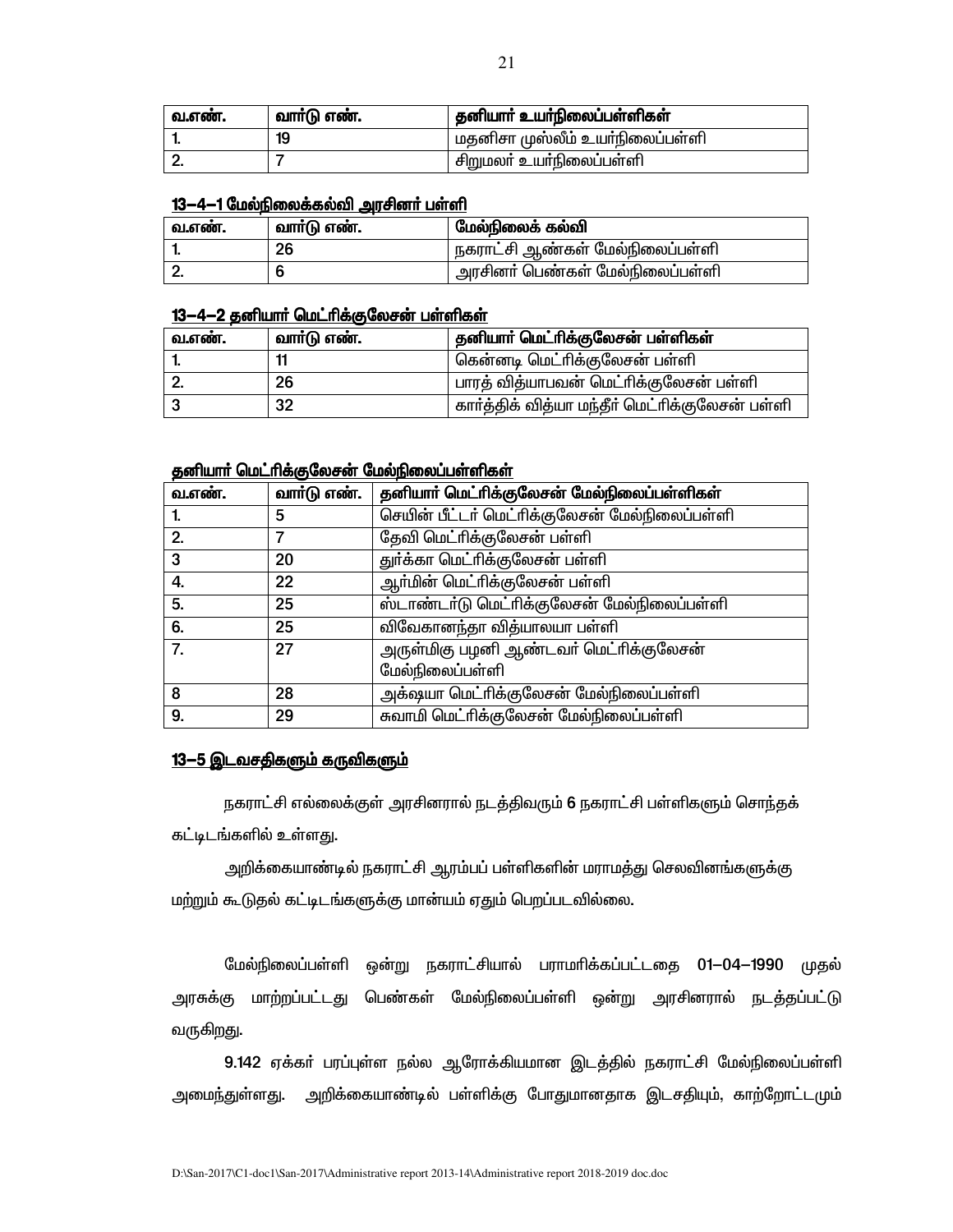வெளிச்சமும் இரு<u>ந்தது</u>. பள்ளியில் மின்சார விளக்குகள் உள்ளன. மாணவர்களுக்கு <u>போதுமான விளையாட்டு இடம் உள்ளது.</u>

அரிஜன மாணவர்கள் விடுதி ஆண்களுக்கு ஒன்றும், பெண்களுக்கு ஒன்றும் நகரில் அரசினரால் நடத்தப்பட்டு வருகிறது. பயிற்சி பெற்ற அதிகாாியின் கீழ் 100 மாணவா்களைக் கொண்டு என்.சி.சி படை மற்றும் முறையே 75 மாணவர்களைக் கொண்ட தேவஸ்தான விடுதி ஒன்றும் நாட்டு நலப் பணிக்குழு ஒன்றும் அறிக்கையாண்டில் செயலாற்றி வந்தன.

### <u>கல்வி நிதி (இடைநிலைக் கல்வி)</u>

மாணவர்கள் அனைவருக்கும் கட்டணமின்றி இலவசமாக கல்வி போதிக்கப்பட்டு கல்வி உதவித் தொகையாக அரசிடமிருந்து எதுவும் பெறவில்லை. 01—04—1990ல் இருந்து அரசிடம் ஆசிரியர்கள் சம்பளம் பெறுகின்றனர்.

## 13-6 தனியார் கல்லூரிகள்

இந்நகரில் அருள்மிகு தண்டாயுதபாணி சுவாமி திருக்கோயில் நிா்வாகத்தினரால் நகராட்சி எல்லையை அடுத்த மிக அண்மையில் சிவகிரிப்பட்டியில் ஆடவா்களுக்கான தொழில்நுட்பக் கல்லுாரி ஒன்றும், கலைக்கல்லுாரி ஒன்றும் செவிப்புலனற்றோா் பள்ளி ஒன்றும் நடத்தப்பட்டு வருகிறது. இத்துடன் நாதசுவரம், தவில் இவைகளுக்காக இரண்டு கல்லுாரிகள் நடத்தப்பட்டு வருகிறது.

#### <u>மருத்துவம்</u>

# 14–1 முத்துலட்சுமி மருத்துவ வசதி மற்றும் மருத்துவமனைகள்

பழநி நகராட்சியில் கீழ்க்கண்ட சுகாதார மையங்களும் துணை மையங்களும் பராமாிக்கப்பட்டு வருகின்றன.

| வ.எண். | வார்டு எண். | மருத்துவமனை பெயர் மற்றும்<br>அமைவிடம்            | படுக்கைகளின்<br>எண்ணிக்கை |
|--------|-------------|--------------------------------------------------|---------------------------|
|        |             | அடிவாரம் — ஆண்டவன் பூங்கா<br>ரோடு                | இல்லை                     |
|        |             | தேரடிப் பகுதி துணை மையம்                         | இல்லை                     |
| 3.     | 9           | பள்ளிவாசல் வீதி துணை மையம்                       |                           |
|        | 9           | அண்ணாமலை மகப்பேறு<br>மருத்துவமனை ரெட்கிராஸ் ரோடு |                           |

அறிக்கையாண்டில் கா்ப்பிணித் தாய்மாா்கள் மேற்படி மையத்தில் பயன்பெற்றுள்ளனா். தாய் சேய் நலப்பணிகள் கவனிக்கப்படுகிறது. கருவுற்ற தாய்மாா்களுக்கு தடுப்பூசி போடுதல், குழந்தைகளுக்கு முத்தடுப்பு ஊசி காசநோய்,தடுப்பூசி, தட்டம்மை தடுப்பூசி, இளம்பிள்ளை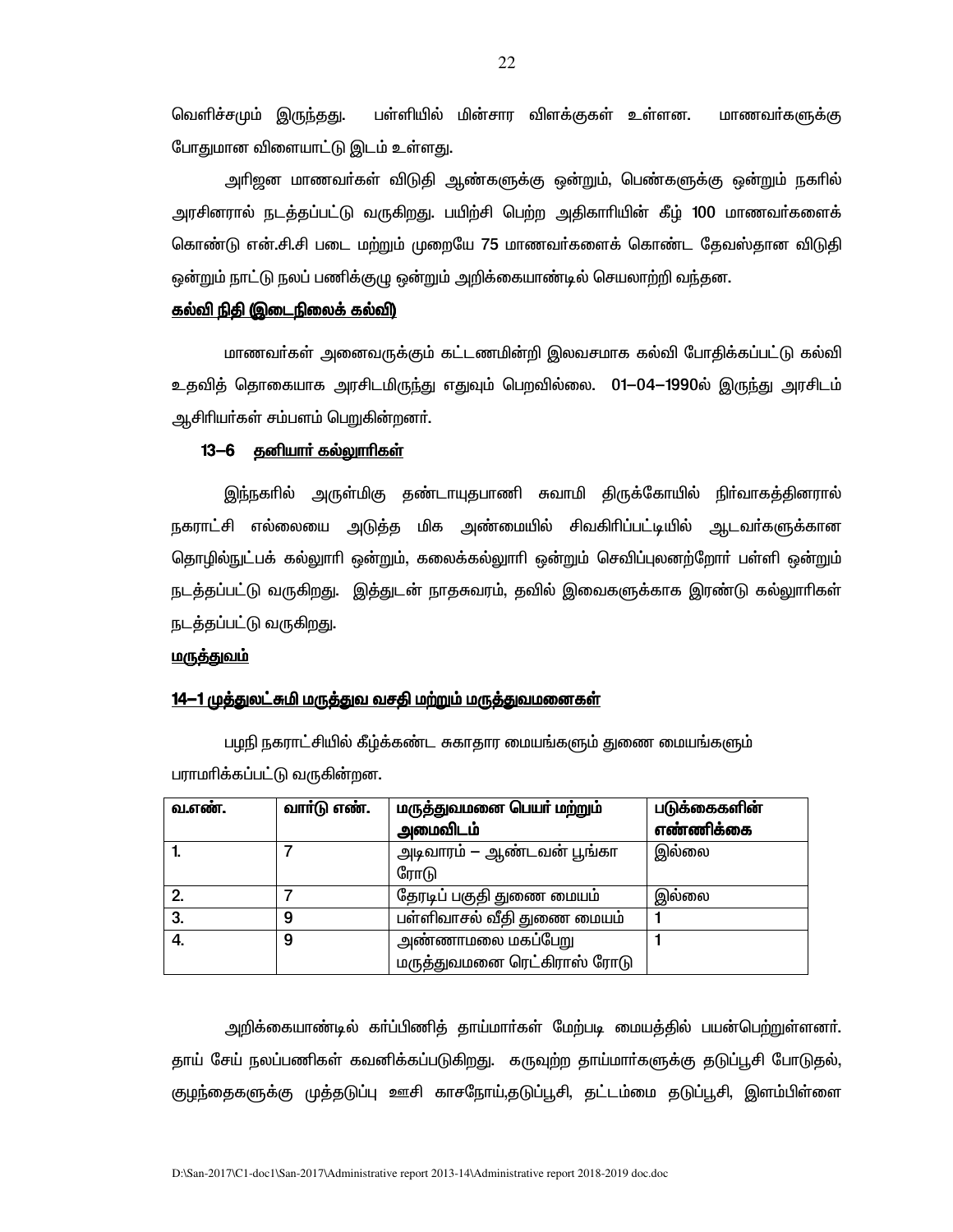வாதம், மாலைக்கண் நோய் தடுப்பு மருந்துகள் இலவசமாக வழங்கப்படுகிறது. மூனறு துணை மையங்களும் கீழ்க்கண்டுள்ள பணியாளர்கள் சுழற்சி முறையில் பணிபுரிந்து வருகின்றனர்.

| பணியின் பெயர் | மொத்தம் | பணியில்        |          | பணியிடம் |
|---------------|---------|----------------|----------|----------|
|               |         | உள்ளவர்கள்     |          | உள்ளவை   |
| மருத்துவ      |         | இல்லை          | காலியாக  | இல்லை    |
| அலுவலா்       |         |                | உள்ளது   |          |
| மகப்பேறு      |         | $\mathfrak{p}$ | பணியிடம் | 5        |
| உதவியாளர்கள்  |         |                | காலியாக  |          |
|               |         |                | உள்ளது   |          |
| மகப்பேறு      | 7       | இல்லை          | பணியிடம் | 7        |
| ஆயாக்கள்      |         |                | காலியாக  |          |
|               |         |                | உள்ளது   |          |
| இரவுக்காவலா்  |         | இல்லை          |          |          |
|               | 16      | 2              | இல்லை    | 14       |

# 14-2 <u>சித்த மருத்துவமனை</u>

புது தாராபுர பிரதான சாலையில் வார்டு எண்.7-ல் 1987ம் ஆண்டு நகராட்சிக்குப் பாத்தியப்பட்ட இடத்தில் துவங்கப்பட்டு நல்ல முறையில் இயங்கிக் கொண்டு இருக்கிறது.

| மருத்துவ<br>அலுவலா     |  |
|------------------------|--|
| ாளுநா<br>וופטוווי      |  |
| ஊமியா<br>கடை<br>_நுைலை |  |

# <u>15– பொது சுகாதாரம்</u>

# <u>15-1 துப்பூவ</u>

இந்நகராட்சியில் பொது சுகாதார பிரிவில் கீழ்கண்டுள்ள பணியாளர்கள்

பணியாற்றுகின்றனர்.

| நகா நல அலுவலா்               | O   |
|------------------------------|-----|
| துப்புரவு ஆய்வாளர்கள்        | 6   |
| துப்புரவு மேற்பார்வையாளர்கள் | 12  |
| லாரி ஓட்டுனர்                | 9   |
| துப்புரவு பணியாளர்கள்        | 134 |
| களபணி உதவியாளர்கள்           |     |
| இளநிலை உதவியாளா்கள்          | n   |

# <u>15-2 துப்புரவு வேலை ஆட்களின் வாழ்க்கை வசதிகள்</u>

துப்புரவு தொழிலாளர்களின் வாழ்க்கை தரம் அறிக்கையாண்டில் திருப்திகரமாக இருந்தது. தொழிலாளர்களுக்கு குடியிருப்புகள் கட்டித்தரப்பட்டு அரசு நிர்ணயம் செய்த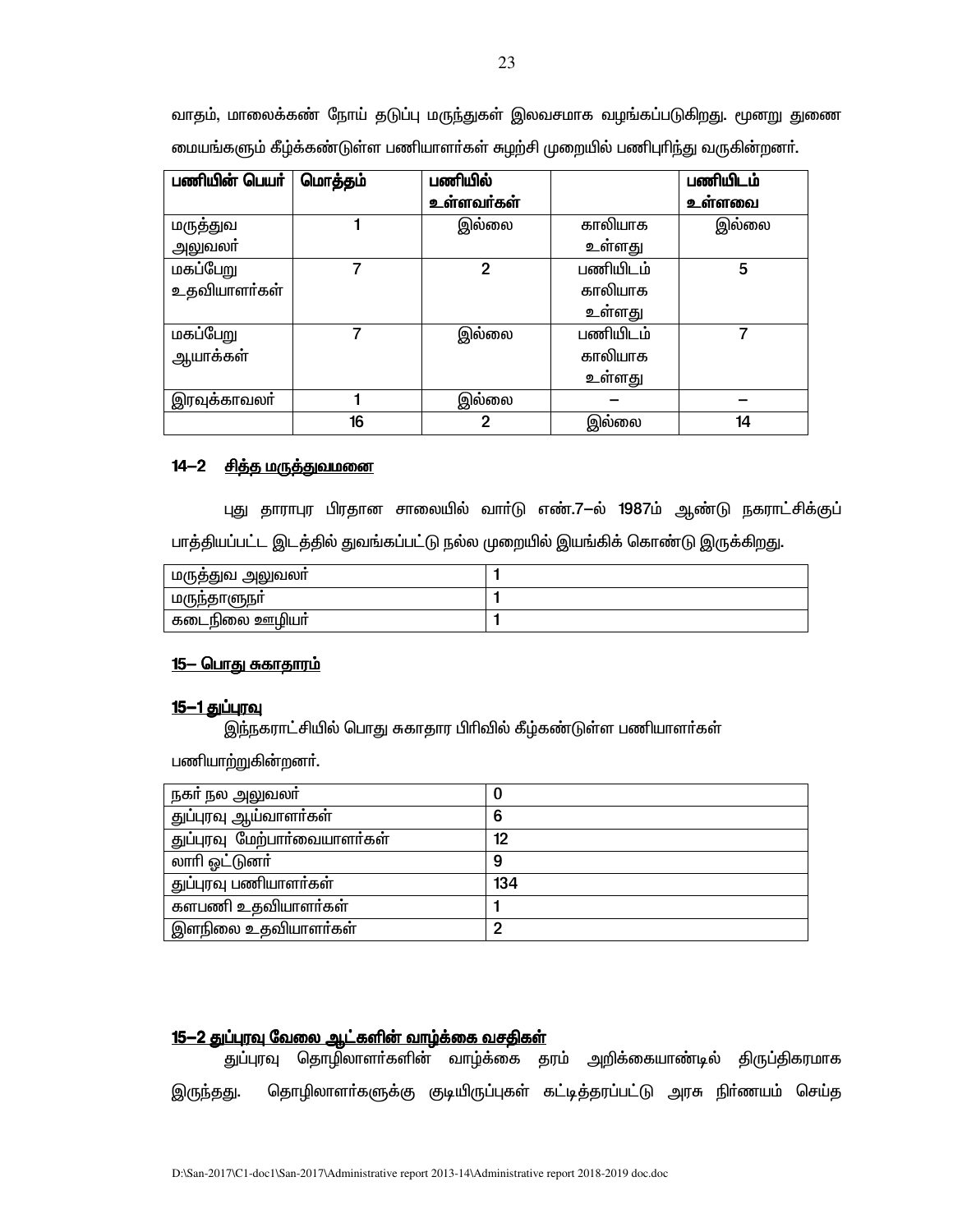24

குறைந்த வாடகையே பிடித்தம் செய்யப்பட்டு வரப்படுகிறது. அரசு ஆணைப்படி துப்புரவுத் தொழிலாளா்களுக்கு ஆண்டுக்கு 2 ஜோடி சீருடைகளும் பெண்களுக்கு 2 சேலைகளும் ஜாக்கெட்டுகளும் வழங்கப்பட்டுள்ளது.

மேலும் பாதுகாப்பு உபகரணங்கள் தலைகவசம், முககவசம், ஒளிரூட்டும் சட்டை , மழை அங்கி , காலுறை , கையுறை, செருப்பு , கம்பூண்டு போன்றவை அறிக்கையாண்டில் துப்புரவு பணியாளா்களுக்கு வழங்கப்பட்டுள்ளது.

#### 15-3 துப்புரவுப் பணி

அறிக்கையாண்டில் 139 பொது சுகாதார தொழிலாளா்கள் 4 சுகாதார ஆய்வாளா்கள் 12 துப்புரவு மேற்பார்வையாளர்கள் பணியாற்றி வந்தனர்.

கண்காணிப்பில் நகரில் குப்பைகளை அகற்றியும் தெரு கால்வாய்கள் சுத்தப்படுத்தியும் நகா்ப்புறத்தை சுத்தமாக பராமாிக்கப்பட்டு வந்தது. குப்கைள் கீழ்கண்ட வண்டிகள் மூலமாக அகற்றப்பட்ட<u>து</u>.

| வ.எண். | வண்டிகளின் வகைகள்          | எண்ணிக்கை |
|--------|----------------------------|-----------|
|        | டிப்பர் லாரி               |           |
|        | காம்பேக்டர் லாரி           |           |
| -3.    | தள்ளுவண்டிகள்              | 125       |
|        | இரும்புக் குப்பை பெட்டிகள் | 117       |
| -5.    | கழிவுநீா் உறிஞ்சும் லாாி   |           |
| 6.     | ஜே.சி.பி. வாகனம்           | n         |

## <u>15—4 கிருவிமாக் கால குப்பரவு பணிகள்</u>

இந்நகராட்சியில் அரசால் அங்கீகரிக்கப்பட்ட திருவிழாக்கள் அறிக்கையாண்டில் பங்குனி உத்திரம், தைப்பூசம், திருக்காா்த்திகை, அக்னி நட்சத்திரம், சூரசம்ஹாரம் போன்ற திருவிழாக் காலங்களில் இரவு, பகலாக துப்புரவு பணிகள் மேற்கொள்ளப்பட்டு நகராட்சி ஆணையா், நகா்நல அலுவலா், துப்புரவு ஆய்வா் மற்றும் துப்புரவு மேற்பாா்வையாளா் நகா் முழுவதும் ஆய்வு செய்யப்பட்டு துப்புரவு பணிகள் சிறப்பாக நடைபெற்று வருகின்றது. மேலும், இத்திருவிழாக்காலங்களில் நகரின் முக்கிய பகுதிகள் அனைத்திலும் சிறப்பு மருத்துவ முகாம்கள் அமைத்து தடுப்பூசிகள் போடப்பட்டு வருகின்றது.

### <u>15—5 அபாயகரமானதும், அருவருக்கத்தக்கதுமான தொழில்கள்</u>

உரிமங்கள் இவ்வாண்டில் வழங்கப்பட்டது. விதிமுறைகள் கடைப்பிடித்து துப்புரவு ஆய்வாளா்கள் மேற்பாா்வைக்குப்பின் உாிமங்கள் வழங்கப்படுகிறது. உாிமங்கள் பெறாத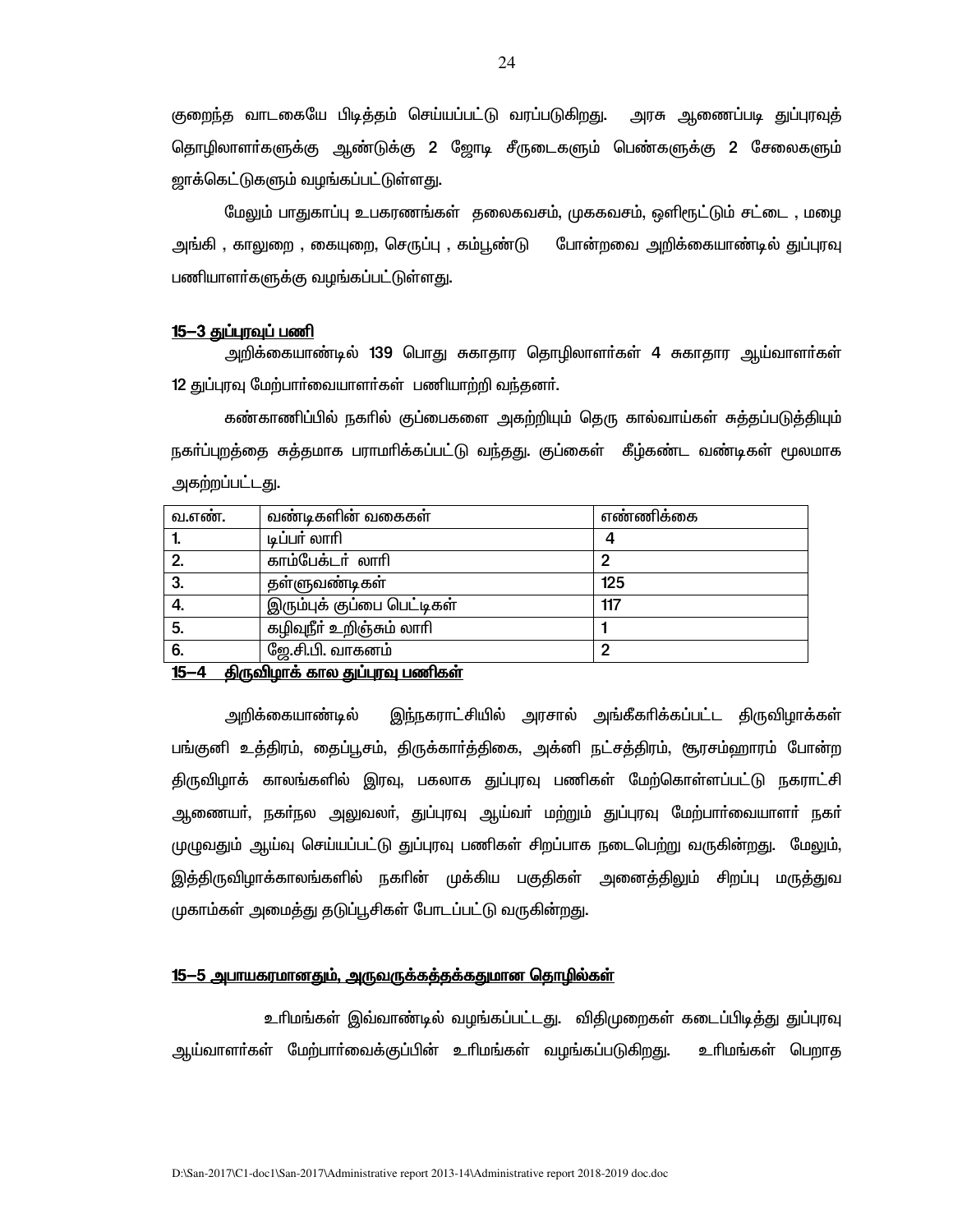தொழில்களுக்கு நோட்டீஸ் கீம்  $375302/-$ வமங்கப்பட்டு இக்கலைப்பின் ρҧ. <u>வசூலிக்கப்பட்டுள்ளது.</u>

#### <u>15-6 உரக்கிடஙகு</u>

வாா்டு எண்.4ல் பொியப்பா நகாில் நகராட்சிக்குப் பாத்தியப்பட்ட நகரளை எண்.1 நகரளவை வாா்டு எண்.4 பிளாக் 49 இடத்தில் 24.05 ஏக்காில் நகராட்சியில் குப்பை சேகாிக்குமிடம் மற்றும் உரக்கிடஙகு அமைந்துள்ளது. நகாில் அனைத்து குப்பைகளும், இவ்வுரக்கிடஙகில் சேகரிக்கப்படுகிறது. முயற்சிகள் தற்போது உரம் தயாா் செய்யும் மேற்கொள்ளப்பட்டு வருகிறது. குப்பைகள் டம்பிங் செய்யப்பட்டு வருகிறது. இவ்வளாகத்தில் உரக்கிடஙகு எடை போட எடை மேடை அமைக்கப்பட்டுள்ளது. உரக்கிடங்கிற்கு செல்லும் முன்னா் குப்பைகள் எடைமேடைக்கு அனுப்பப்படுகிறது. குப்பைகள் மக்கும் குப்பைகள் மக்கா குப்பை எனப் பிரிக்கப்பட்டு உரம் கயாரிக்க முன் நடவடிக்கை மேற்கொள்ளப்பட்டு வருகிறது.

#### <u>15-7 ஆடு அடிக்கும் இடம்</u>

புது தாராபுரம் பிரதான சாலையில் நகராட்சிக்குப் பாத்தியப்பட்ட இடத்தில் ஆடு அடிக்கும் சாலை உள்ளது. ஆடுகள் மீது நகராட்சி முத்திரை இட்டப்பிறகே ஆட்டு இறைச்சிகள் பொது மக்கள் விற்பனைக்கு செல்கிறது. இதனால் ஆண்டு ஒன்றுக்கு பொது ஏலத்தின் மூலம் கிடைக்கப்பெறும் வருமானம் 2018—2019க்கு ரூ. 181919/- ஆகும்.

#### <u>15—8 சுடுகாடு இடுகாடு</u>

நகராட்சியால் 4 மயானங்கள் பராமாிக்கப்பட்டு வந்தது. அதில் இரயிலடி வாா்டு எண்.9 சாலையில் உள்ள மயானம் கிருஸ்தவா்களுக்கும். இராஜாஜி சாலையில் வாா்டு எண்.4ல் உள்ள மயானத்தை முகம்மதியா்களுக்கு ஒதுக்கப்பட்டுள்ளது. இந்த இரண்டு மயானங்களும் நகராட்சி எல்லைக்குள் உட்பட்டது. மற்ற இரண்டு மயானங்கள் நகராட்சி எல்லைக்கு வெளியே மேற்குப் பகுதியில் கோயம்புத்துாா் பிரதான சாலையில் சண்முகநதிக் கரையில் அமைந்துள்ளது. மற்றொன்று நககரின் தெற்குப் பகுதி பாலசமுத்திரம் பிரதானச் சாலையில் இராமநாதநகரில் அமைந்துள்ளது. பழநி நகராட்சி மற்றும் தொண்டு நிறுவனம் சாா்பாக சிறப்பான முறையில் பிற நகராட்சிகளுக்கு முன்னோடியாக எரி மயானம் செயல்பட்டு வருகிறது.

## <u>15-9 கிடக்கமிவு மேலாண்மை</u>

திடக்கழிவு மேலாண்மை திட்டத்தை நகராட்சிப் பகுதியில் செயல்படுத்த அரசாணை எண்.159 நகராட்சி நிா்வாகம் மற்றும் குடிநீா் வழங்கல் துறை நாள் 21—12—2001ல் தொிவித்த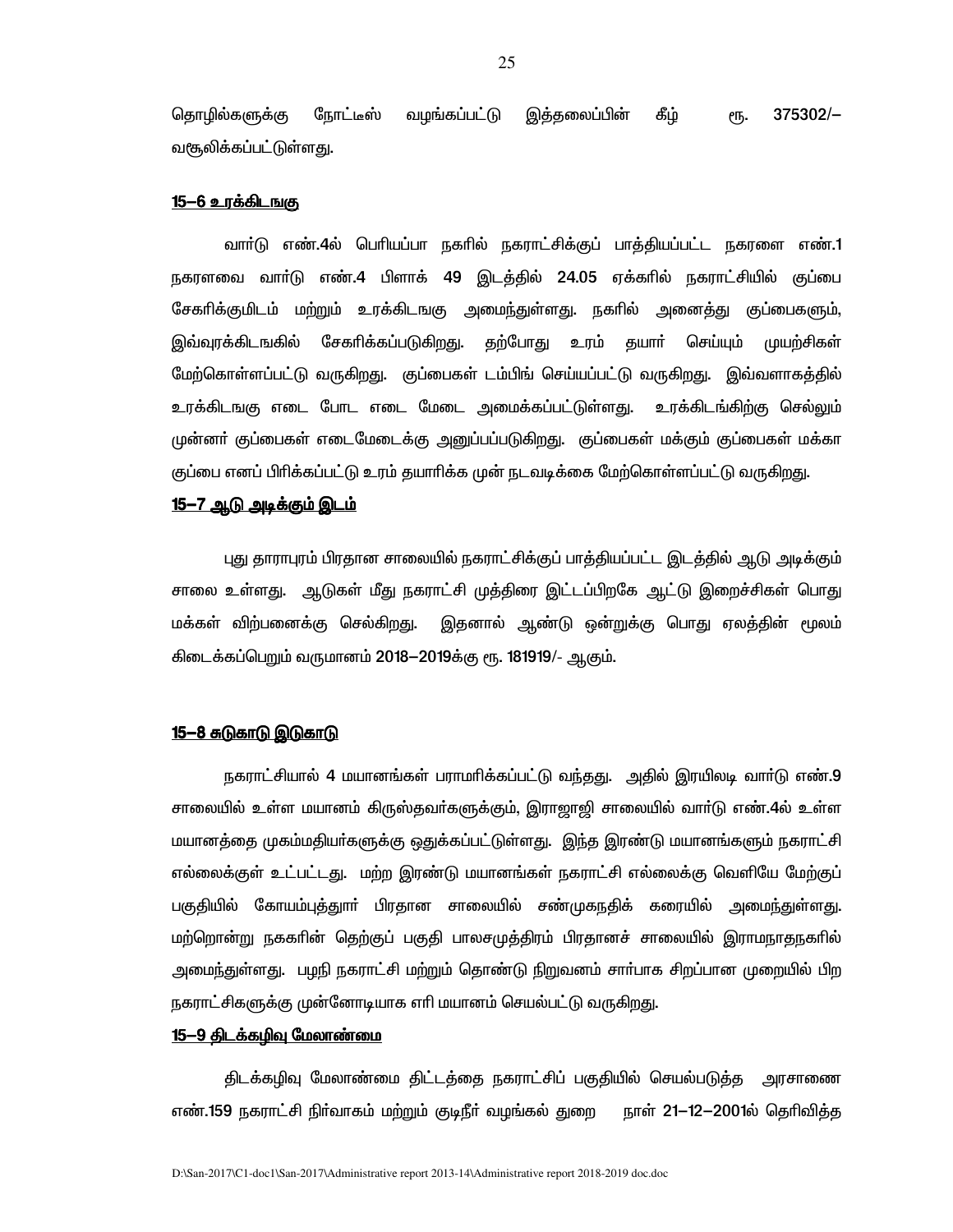அறிவுரையின்படி நகர்மன்றத்தில் ஒப்புதல் பெறப்பட்டு மேல் நடவடிக்கை எடுக்கப்பட்டு வருகிறது. நடப்பு ஆண்டில் இந்நகராட்சி பகுதியில் அனைத்து வீடுகளிலும், மக்கும் குப்பை, மக்காத குப்பைகள் என பிரித்து சுமாா் 75 தள்ளு வண்டிகளில் ஏற்றி லாாி மற்றும் குப்பை வண்டிகள் மூலம் வீடுவீடாக குப்பை சேகரம் செய்து அதை இரும்பு குப்பை காம்பேக்டர் லாரியில் கொட்டி நகா் முழுவதும் வைத்து அவற்றை இலகு, கனரக கம்பேக்டா் லாாிகள் மூலம் எடுத்துச் சென்று உரக்கிடஙகில் எடை பார்க்கப்பட்டு சேமிக்கப்படுகிறது. தொழிலாளர்களைக் கொண்டு சேமித்து குப்பைகளை லாரிகளில் ஏற்றி உரக்கிடங்கிற்கு கொண்டு செல்லப்பட்டு எடை பார்க்கப்பட்டு சேமிக்கப்படுகிறது. வீடுகளில் இருந்து குப்பைகளை நேரடியாகப்பெறப்பட்டு உரக்கிடஙகிற்கு எடுத்துச் செல்லப்படுகிறது.

## <u>15-10 திரையரங்குகள்</u>

இந்நகராட்சி பகுதியில் பொது மக்கள் பொழுது போக்கு வசதிக்காக 6 எண்ணிக்கை திரையரங்குகள் தனியாரால் நடத்தப்பட்டு வருகிறது.

| வ.எண். | திரையரங்குகள்  | எண்ணிக்கை |
|--------|----------------|-----------|
|        | ரமேஷ்          | 2         |
| 2.     | வள்ளுவா்       | 2         |
| 3.     | சந்தானகிருஷ்ணா |           |
| 4.     | சாமி தியேட்டர் |           |
|        | மொத்தம்        | 6         |

# 16. <u>புரட்சித் தலைவர் எம்.ஜி.ஆர். சத்துணவுத் திட்டம்</u>

புரட்சி தலைவா் எம்.ஜி.ஆா். சத்துணவு திட்டத்தில் பழநி நகராட்சி பள்ளிகளில் 6 மையங்களும் கீழ்கண்டவாறு அமைந்துள்ளது.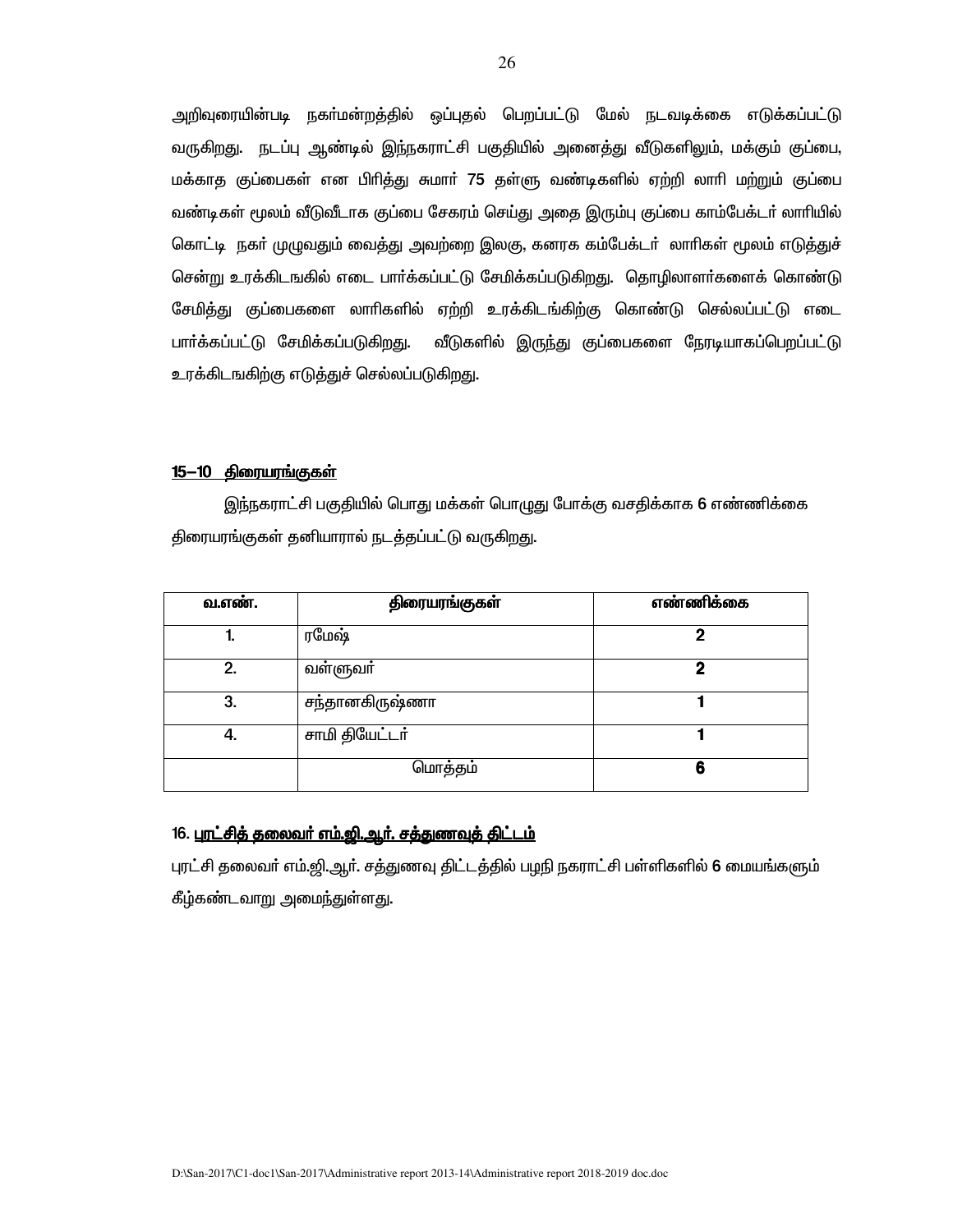| வ.எண். | வார்டு         | மையத்தின் பெயர்            | 2018-2019ஆம்    |
|--------|----------------|----------------------------|-----------------|
|        | எண்.           |                            | ஆண்டில்<br>உணவு |
|        |                |                            | உண்ணும்         |
|        |                |                            | பயனாளிகளின்     |
|        |                |                            | எண்ணிக்கை       |
| 1.     | 20             | கடைவீதி நடுநிலைப்பள்ளி     | 65              |
| 2.     | 32             | அடிவாரம் நடுநிலைப்பள்ளி    | 100             |
| 3.     | 25             | சண்முகபுரம் நடுநிலைப்பள்ளி | 120             |
| 4.     | $\overline{7}$ | பாரதி ஆரம்ப பள்ளி          | 46              |
| 5.     | 3              | கீழ ரத வீதி பள்ளி          | 60              |
| 6.     | 28             | நகராட்சி மேல்நிலைப்பள்ளி   | 250             |
|        |                | மொத்தம்                    | 641             |

### பணியாளர்கள் விவரம்

|              | 12 |
|--------------|----|
|              |    |
| உதவி சமையலா் | 5  |
| சமையலா       | 3  |
| அமைப்பாளா்   |    |

மேலும் சத்துணவு உண்ணும் மாணவ, மாணவியா்கள் அனைவருக்கும் முட்டை வாரத்தின் முதல் நாள் திங்கள், புதன் அன்று உருளைக்கிழங்கும், புதன் கிழமை பாசிப்பயிறும், வெள்ளிக் கிழமை சுண்டல் பயிறும் வழங்கப்பட்டு வருகிறது. மற்றும் பண்டிகை நாட்களில் இனிப்பு உருண்டையும், மாணவ, மாணவியா்களுக்கு புளியோதரை விஷேச உணவாக தயாாித்து உணவுடன் சேர்த்து வழங்கப்பட்டு வருகிறது.

இந்நகராட்சியில் பணி புரியும் 6 துப்புரவு ஆய்வாளர்கள் நியமிக்கப்பட்டு மையப் பணிகளை நன்கு கண்காணிக்கப்பட்டு செயல்பட்டு வருகிறது.

## <u>17. சந்தைகளும், திருவிழாக்களும்</u>

தமிழ்நாட்டில் உள்ள திருத்தலங்களில் இந்நகர் முதன்மை பெற்று விளங்குகிறது. இத்திருத்தலங்களில் நாள்தோறும் பல ஆயிரக்கணக்கான யாத்ரீயா்கள் வந்து போகிறாா்கள்.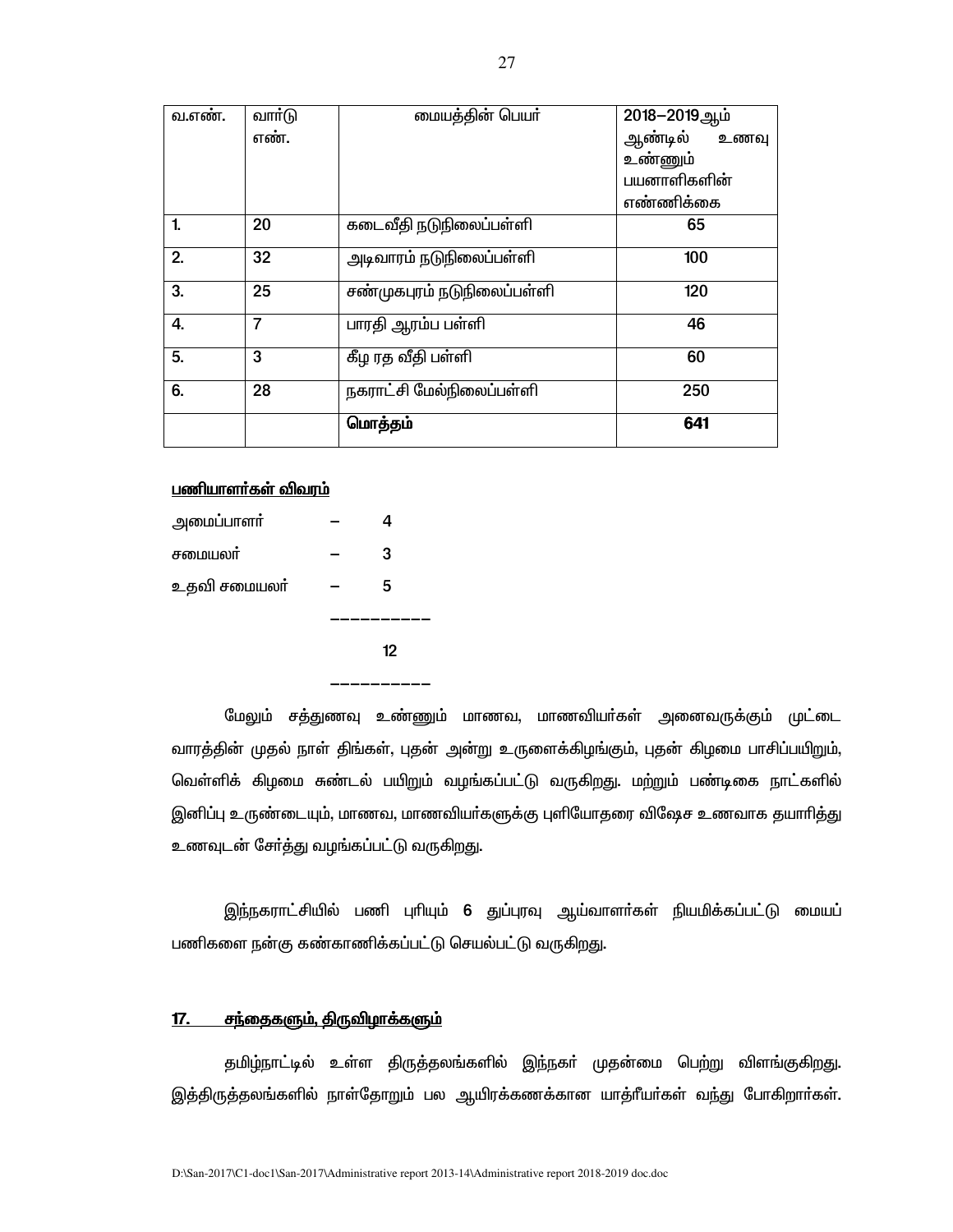மாதாந்திர கிருத்திகைக்கு மட்டும் சுமார் 50,000 யாத்ரீகர்கள் வந்து செல்கின்றனர். அத்துடன் வழக்கம் போல் உள்ளூா் மாாியம்மன் திருவிழாவும் நடைபெற்றது. நகாில் கீழ்கண்ட பொிய திருவிழாக்களுக்கும், வருகை புரியும் யாத்ரீயா்களுக்கும், குடிதண்ணீா், சுகாதார, விளக்கு வசதிகள் நகராட்சியில் செய்து கொடுக்கப்பட்டு வருகிறது. மலஜலம் கழிக்க ஆர்.சி.சி. கழிப்பறை மற்றும் தற்காலிக கழிப்பறைகள் தண்ணீர் வசதியுடன் வசதிகள் செய்யப்பட்டது.

- $1.$ <u>சூரசம்ஹாரம்</u>
- $2.$ திருக்கார்த்திகை
- 3. தைப்பூசம்
- 4. பங்குனி உத்திரம்
- 5. அக்னி நட்சக்கிரம்

முக்கிய இடஙகளில் கற்காலிக கூரைச் சாலைகள் போடப்பட்ட ( காலாா கடுப்பூசி, அம்மைக் குத்துக்கள் முதலிய சுகாதார பாதுகாப்பு ஏற்பாடுகள் செய்யப்பட்டன. தைப்பூசம் மற்றும் பங்குனி உத்திரத் திருவிழாவிற்கு மட்டும் சுமார் 10 இலட்சம் முதல் 12 இலட்சம் யாத்ரீகள் வ<u>ந்து</u> செல்கின்றனர். அறிக்கையாண்டில் தைப்பூசம் பங்குனி உத்திரம் ஆகிய இரு திருவிழாக்களுக்கு யாத்ரீகா்களின் தேவைக்கேற்ப செய்து, யாத்ரீயா்களுக்கு திருப்தியுடன் தங்கி செல்ல ஏற்பாடுகள் செவ்வனே செய்யப்பட்டது.

மேலும் கூட்ட நெரிசலைத் தவிர்க்க இரவு, பகல் எந்த நேரமும் பேருந்துகள் போக்குவரத்து ஏற்பாடுகள் செய்யப்பட்டது. யாத்ாீயா்களுக்கு, வசதி செய்து கொடுக்கம் பொருட்டு மத்தியப் பேருந்து நிலையத்தை நகராட்சி மேல்நிலைப்பள்ளியில் பரந்த விளையாட்டு மைதானத்தில் பங்குனி உத்திர திருவிழாவிற்கும், தைப்பூசத் திருவிழாவிற்கும் மாற்றப்பட்ட<u>த</u>ு. செலவிடப்பட்ட மொத்த தொகையில் 75 விழுக்காடு பங்குத் தொகையாக அருள்மிகு தண்டாயுதபாணி சுவாமி திருக்கோவில் கொடுத்து வருகின்றது.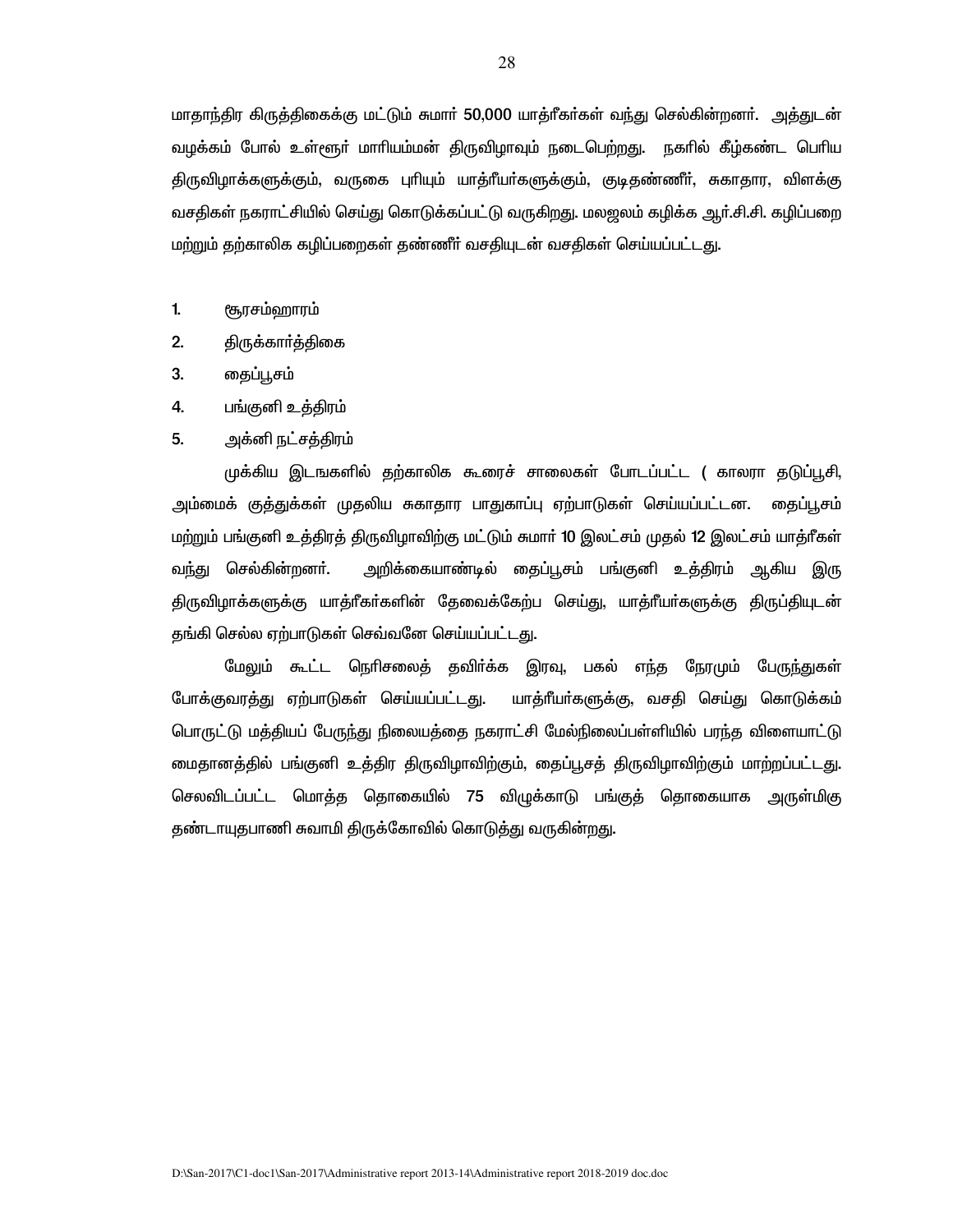# 18. இரயில்நிலையம்

பழநி நகரில் தொடர்வண்டி நிலையம் ஒன்று மத்திய அரசால் பராமரிக்கப்பட்டு வருகிறது. இந்நிலையத்திற்கு மதுரை, திண்டுக்கல், கோவை, பாலகாடு கேரளா மாநிலம், இராமேஷ்வரம் ஆகிய ஊா்களுக்கு புகை வண்டிகள் வந்து செல்கின்றது. தற்போது குறுகிய பாதைகளாக உள்ள இரும்பு பாதை அகலப்பாதையாக மாற்றம் செய்யப்பட உள்ளது.

## 19. நவீன கட்டிட கழிப்பிடம் மற்றும் குளியலறை

இந்நகராட்சியில் கீழ்கண்ட இடங்களில் 5 கட்டணக் கழிப்பிங்கள் உள்ளன. 2018-2019 கட்டண கழிப்பிடம் மூலம் நகராட்சிக்கு கிடைத்த வருவாய் ரூ. 41,95,246/- ஆகும். கழிப்பிடங்கள்

| ഖ.   | விவரம்                                                                   | மொத்த        |
|------|--------------------------------------------------------------------------|--------------|
| எண். |                                                                          | வருவாய் தொகை |
|      |                                                                          | ιҧ.          |
| 1.   | பேருந்து நிலைய பழைய கட்டண கழிப்பிடம்                                     | 1612958      |
| 2.   | பேருந்து நிலைய புதிய கட்டண கழிப்பிடம்                                    | 2153183      |
| 3.   | லாட்ஜ்<br>ஆண்டவன் பூஙகா ரோடு  AKMG<br>எதிர்புறம் உள்ள கட்டணக் கழிப்பிடம் | 282000       |
| 4.   | பாளையம் கட்டண கழிப்பிடம்                                                 | 147105       |
|      | மொத்தம்                                                                  | 4195246      |

2018-2019 ல் நடப்பு ஆண்டில் குத்தகை மற்றும் உரிம இனங்களின் மூலம் கிடைத்த வருவாய் விவரம் பின்வருமாறு.

2018-2019ல் கிடைத்த வருமானம் பின்வருமாறு

| வ.             | விவரம்                                     | மொத்த    |
|----------------|--------------------------------------------|----------|
| எண்.           |                                            | வருவாய்  |
|                | காந்தி தினசரி சந்தை                        | 3650000  |
| $\overline{2}$ | இட்டேரி ரோடு தினசரி சந்தை                  | 1054000  |
| $\overline{3}$ | ஆட்டடிச்சாலை                               | 170100   |
| 4              | சுற்றுலா வாகனம் கட்டணம் வசூல்              | 28800000 |
| 5              | வ.உ.சி. பேருந்து நிலைய தலைசுமை விற்பனை     | 210000   |
|                | உரிமம்                                     |          |
| 6              | பேருந்து நிலைய பொருள் பாதுகாப்பு அறை       | 177502   |
| $\overline{7}$ | மரங்களின் மேல் பலன் அனுபவிக்கும் உரிமம்    | 9450     |
| 8              | நீா்த்தேக்கத்தில்<br>மீன்குஞ்சு<br>கோடைகால | 51500    |
|                | வளர்க்கும் உரிமம்                          |          |
|                | மொத்தம்                                    | 34122552 |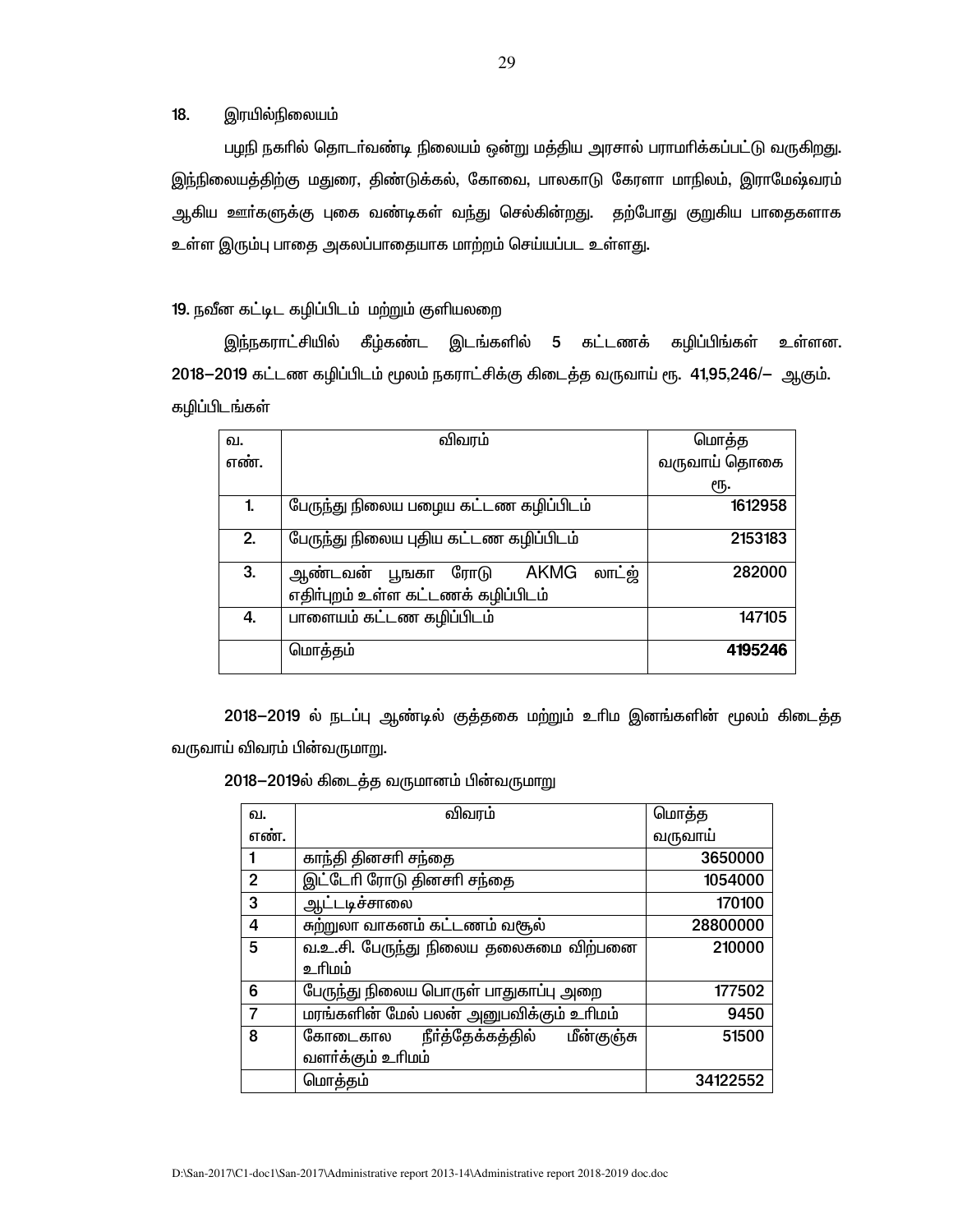அறிக்கையாண்டில் 2018–2019 வரி மற்றும் வரியற்ற இனங்களின் கேட்பு வசூல் மற்றும்  $21$ நிலுவை

| இனம்      | கேட்பு |        |         | வசூல் |        |       | நிலுவை |        |         |
|-----------|--------|--------|---------|-------|--------|-------|--------|--------|---------|
|           | நிலுவை | நடப்பு | மொத்தம் | நிலு  | நடப்பு | மொத்த | நிலுவை | நடப்பு | மொத்தம் |
|           |        |        |         | ഖ     |        | ம்    |        |        |         |
| வரி       |        |        |         |       |        |       |        |        |         |
| இனங்கள்   |        |        |         |       |        |       |        |        |         |
| வரியில்லா |        |        |         |       |        |       |        |        |         |
| இனங்கள்   |        |        |         |       |        |       |        |        |         |

பயன் தரக் கூடியவைகள்

பழநி நகராட்சி பராமரிக்கப்பட்டு கடைகள், சந்தைகள் மற்றும் இறைக்சிக் கொட்டகைகள்

மற்றும் பெட்டிக் கடைகள் மூலம் கீழ்கண்ட ஆண்டில் வருமானம் பெற்றுள்ளது.

| ഖ.             | விவரம்                               | மொத்த     | மொத்த        |
|----------------|--------------------------------------|-----------|--------------|
| எண்.           |                                      | எண்ணிக்கை | வருமானம் ரூ. |
|                | திண்டுக்கல் ரோடு மேல்மாடி கடைகள்     | 25        |              |
| $\overline{2}$ | திண்டுக்கல் ரோடு அடித்தள கடைகள்      | 25        |              |
| $\overline{3}$ | காந்தி தினசரி வெளிக்கடைகள்           | 15        |              |
| 4              | அடிவாரம் சன்னதி ரோடு கடைகள்          | 15        |              |
| $\overline{5}$ | ஆண்டவன் பூங்கா ரோடு கடைகள்           | 11        |              |
| 6              | இராஜாஜி ரோடு கடைகள்                  | 4         |              |
| $\overline{7}$ | காந்தி ரோடு கடைகள்                   | 8         |              |
| 8              | நேருஜி ரோடு கடைகள்                   | 3         |              |
| 9              | பழைய பேருந்து மற்றும் புதிய பேருந்து | 102       |              |
|                | நிலைய கடைகள்                         |           |              |
| 10             | தாராபுரம் ரோடு புதுக்கடை             | 3         |              |
| 11             | அடிவாரம் இட்டேரி ரோடு புதிய கடை      | 15        |              |
| 12             | பெட்டிக் கடைகள்                      | 22        |              |
|                | மொத்தம்                              | 248       | 194.63       |

21-2 பலன் தரும் மரங்கள் 20-06-2017

2018-2019 ம் ஆண்டிற்கு நகராட்சிக்கு பாத்தியப்பட்ட இடஙகளில் உள்ள புளியமரங்கள் மற்றும் இதர மரங்களின் மேல் மகசூலினை அனுபவிக்கும் உரிமைக்கு ஒப்பந்தப்புள்ளிகள் விடப்பட்டதில் ரூ. 9450 /- வருவாய் வந்துள்ளது.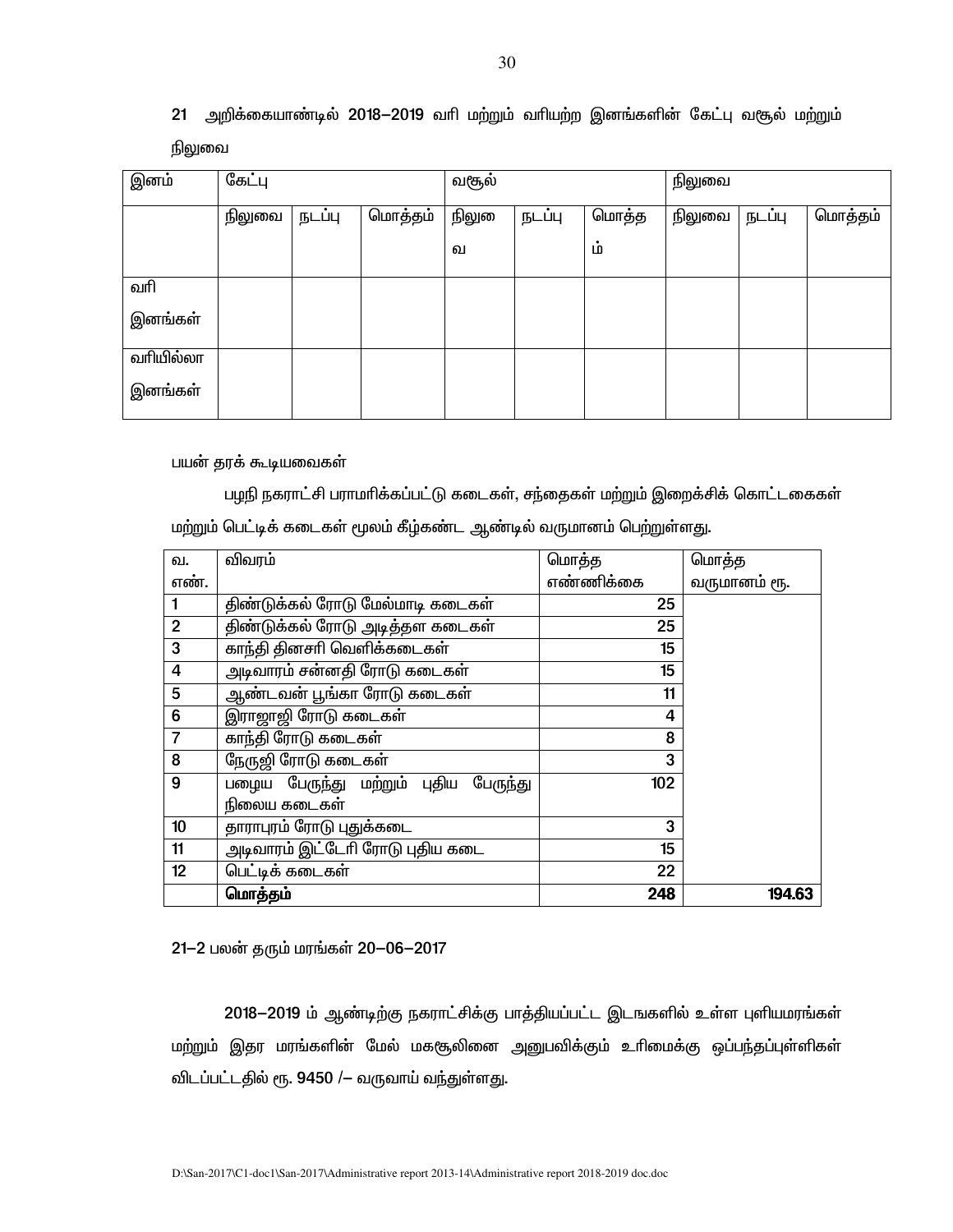மரங்கள் விவரம் பின்வருமாறு

| 1. | தேசிய நெடுஞ்சாலையில் உள்ளது            |  |     |
|----|----------------------------------------|--|-----|
| 2. | மாநில நெடுஞ்சாலையில் உள்ளது            |  | 62  |
| 3. | நகராட்சிக்குப் பாத்தியப்பட்ட இடங்களில் |  |     |
|    | உள்ள மரங்கள்                           |  | 191 |
|    |                                        |  |     |
|    |                                        |  | 253 |
|    |                                        |  |     |

21-3 வரி வசூல் பிரிவு

வருவாய் அலுவலா் — 1, வருவாய் ஆய்வாளா் —2, வருவாய் உதவியாளா்கள்—8, உதவியாளா்—0, இளநிலை உதவியாளா்கள்—2 போ் அறிக்கையாண்டில் பணியாற்றி வந்தனா். அறிக்கையாண்டில் வருடாந்திர வாடகை மதிப்பீட்டின் அடிப்படையில் சொத்துவரி அரையாண்டிற்கு கீழ்க்கண்ட விவரப்படி வரி விதிப்பு செய்யப்பட்டுள்ளது.

| 1.               | பொதுக் காரியத்திற்காக       | $3.5\%$ |
|------------------|-----------------------------|---------|
| 2.               | தண்ணீர் மற்றும் சாக்கடை வரி | 3.25%   |
| 3.               | கழிவறை வரி                  | 2.25%   |
| $\overline{4}$ . | விளக்கு வரி                 | 2.5%    |
| 5.               | கல்வி வரி                   | 2.5%    |
|                  |                             |         |
|                  |                             | 14%     |
|                  |                             |         |

### 22. பொதுக் குறிப்புகள்

இந்நகராட்சி இவ்வாண்டில் தனது வரம்புக்குட்பட்ட நிதி நிலைக்கு ஏற்ப மக்களுக்கு தேவையான நகர வசதிகளை அளிக்கப்பட்டுள்ளது. நகரத்தினை சுத்தமாக பராமாிக்கவும், தெருக்கள் மற்றும் விளக்குகள் பராமரிப்பதில் முழுமையான கவனம் செலுத்தப்படுகிறது.

31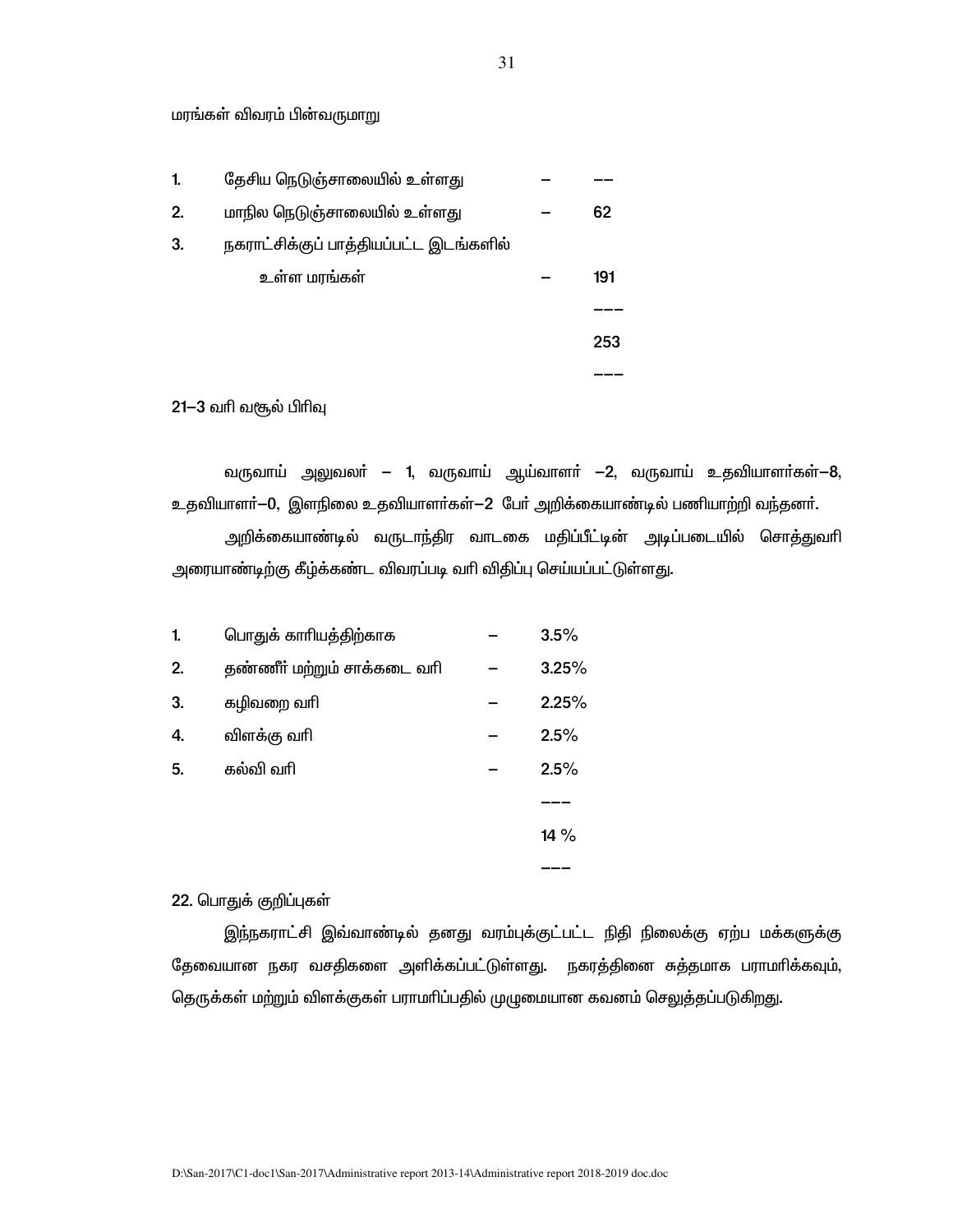23. கணினி மயமாக்குகல்

<u>இந்ந</u>கராட்சி தமிழ்நாடு நகர்ப்புற வளர்ச்சித் திட்டம் அலகு —II மற்றும் நகராட்சி நிதியின் மூலம் கணினிகள்—18, லேசர் பிரிண்டர்—9, டாட் மேட்ரிக்ஸ் பிரிண்டர் —2 மற்றும் மின் தடையில்லா சாதனம் (UPS) கணினிகளுக்கான துணை சாதனங்களும் வாங்கப்பட்டுள்ளது. மேலும் கணினி அறையை குளிர் சாதன வசதியும் செய்யப்பட்டு உதவித் திட்ட அமைப்பாளர் கீழ் செயல்பட்டு வருக<u>ிறத</u>ு.

<u>இந்</u>நகராட்சி மின் ஆளுமையின் கீழ் 6 இனங்கள் கணினி மயமாக்கப்பட்டுள்ளது. (1) சொத்துவாி (2).குடிநீா் கட்டணம் (3) வாி மற்றும் வாியில்லா இனங்கள் (4) தொழில்வாி (5) நிதிக் கணக்கீடு (6) பிறப்பு மற்றும் இறப்புப் பதிவு

<u>இந்ந</u>கராட்சியின் 1992—ஆம் ஆண்டு முதலான பிறப்பு, இறப்புப் பதிவுகள் கணினியில் பதியப்பட்டு உரிய சான்றிதழ்கள் அனைத்தும் கணினி மூலம் பிரிண்ட் போடப்பட்டு காலதாமதம் இல்லாமல் உடனடியாக வழங்கப்பட்டு வருகிறது.

<u>இந்ந</u>கராட்சியின் சொத்துவாி, குடிநீா்க் கட்டணம் தொழில்வாி மற்றும் வாியில்லா இனங்கள் பணம் கட்டுபவா்களுக்கு உடனுக்குடன் ரசீது வழங்கப்பட்டு வருகிறது. தற்போது 1992க்கு முந்திய ஆண்டு பிறப்பு இறப்பு பதிவுகளும் கணினியில் பதிவு செய்யும் பணி மேற்கொள்ளப்பட்டு வருகி<u>றத</u>ு.

நகராட்சி நிா்வாக ஆணையா் மற்றும் நிா்வாக மண்டல இயக்குநா் அலுவலகத்திலிருந்தே Wan Connectivity பரந்த வலைத் தளம் மூலம் இந்நகராட்சியின் அன்றாடம் வசூல் குறித்த விவரங்களை அறிய முடியும்.  $123.63.242.116/$   $\sf PALANI$  மூலமும் இந்த விவரங்கைள அறிய முடியும். இந்நகராட்சியின் ரூபாய் ஒரு இலட்சத்திற்கு மேல் உள்ள ஏல அறிவிப்புக்கள் http://www.tenders.tn.gov.in / இணைய தளம் மூலம் அறிந்து கொள்ள முடியும்.

அலுவலக கணினி இன்டா்நெட் இணைப்பின் மூலம் இணைக்கப்பட்டுள்ளது. மின் அஞ்சல் (E-Mail) முகவரி Commr.palani@tn.gov.in ஆகும். இதன் மூலம் நகராட்சி நிர்வாக ஆணையர் மற்றும் இதர அலுவலகங்களுக்கு பதில்களை இ—மெயில் மூலங்ம அனுப்பப்பட்டு வருகி<u>றது</u>.

**உ)** இந்நகராட்சி நடப்பு நிதியாண்டில் நகராட்சி அசையும், அசையா சொத்துக்கள், கட்டிட அனுமதி மற்றும் அபாயகர தொழில் உரிமம் (D&O) ஆகியவையும் கணினியில் பதியப்பட்டு நகராட்சி முழுமைக்கும் படிப்படியாக கணினி மயப்படுத்தப்பட உள்ள<u>து</u>.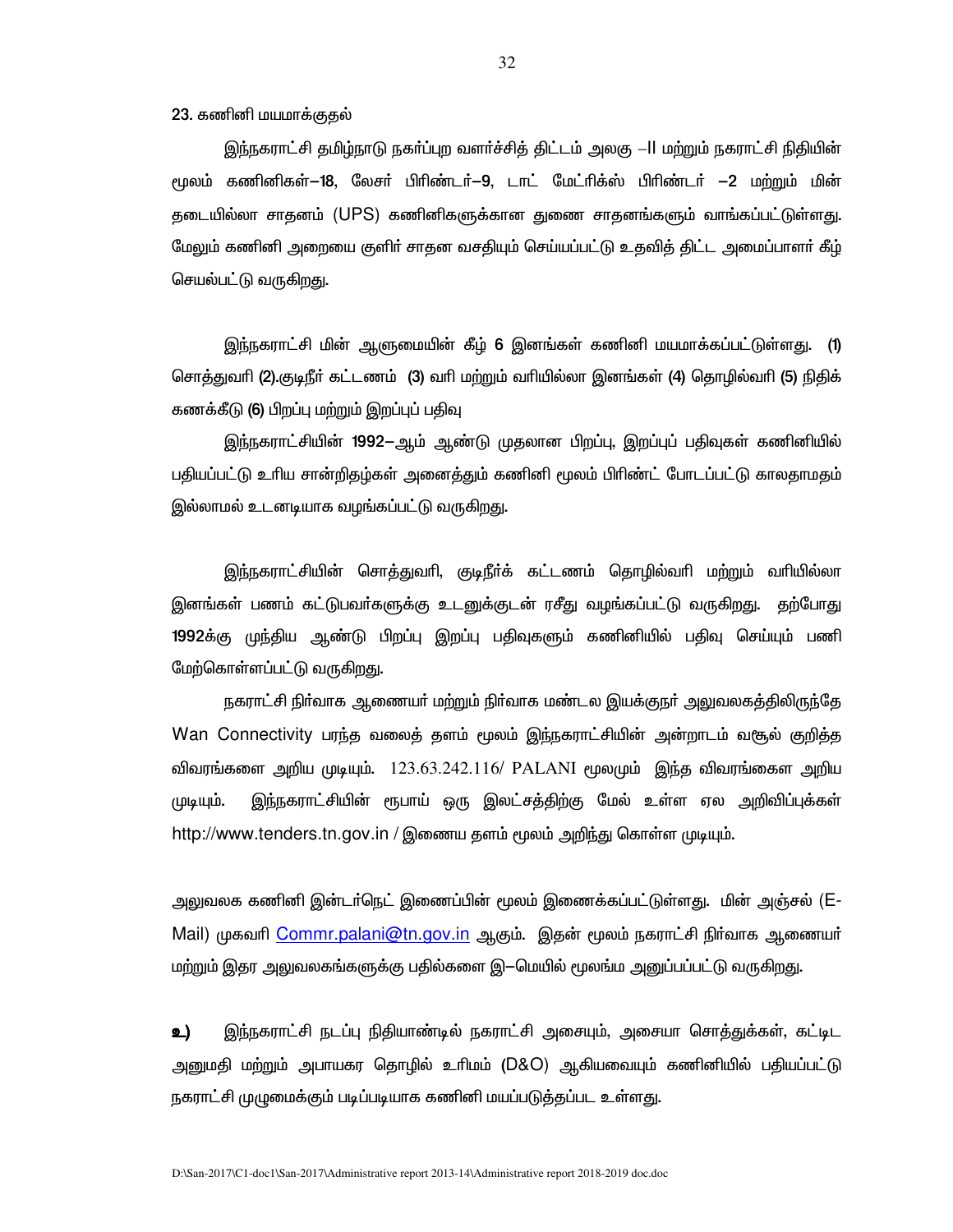### 26. கடன்கள்

அரசிடமிருந்து நகர்மன்றம் வாங்கிய கடன்கள் திருப்பிக் கொடுக்கப்பட வேண்டிய விபரம்

| வ.             | திட்ட விபரங்கள்         | கேட்பு        | வசூல்         | நிலுவை        |
|----------------|-------------------------|---------------|---------------|---------------|
| எண்            |                         |               |               |               |
|                |                         | மொத்தக் கடன்  | திரும்ப       | திரும்ப       |
|                |                         | தொகைரூ.       | செலுத்தப்பட்ட | செலுத்தப்பட   |
|                |                         | (இலட்சத்தில்) | தொகைரூ.       | வேண்டிய கடன்  |
|                |                         |               | (இலட்சத்தில்) | தொகை<br>€Ҧ.   |
|                |                         |               |               | (இலட்சத்தில்) |
| 1              | வ.உ.சி.பேருந்து நிலையம் | 82            | 27            | 55            |
| $\overline{2}$ | குடிநீா் விநியோகம்      | 450           |               | 450           |
|                | மொத்தம்                 | 532           | 27            | 505           |

#### 27. தீயணைப்பு

<u>இந்ந</u>கரின் தமி<u>ழ்ந</u>ாடு அரசு தீயணைப்பு நிலையம் உள்ளது. நகராட்சியால் ஏதும் பராமாிக்கப்படவில்லை. அலுவலகக் கட்டிடத்தில் தீ தடுப்பு முன்னெச்சாிக்கையாக வாளியில் மணல், தண்ணீர் மற்றும் தீ தடுப்பு சாதனங்கள் வைக்கப்பட்டுள்ளன.

# 28. சிறு சேமிப்பு

அறிக்கையாண்டில் ரூ.100.00 இலட்சங்கள் திண்டுக்கல் மாவட்ட ஆட்சித் தலைவர் அவர்களால் குறியீடு நிர்ணயம் செய்யப்பட்டது.

### 29. தணிக்கை-2018-2019

2018--2019-ம் ஆண்டு தொடக்கத்தில் 1384 தணிக்கைத் தடைகள் நிலுவையாக இருந்தது. நீக்கம் செய்யப்பட்டது. 1011 ஆண்டு இறுதியில் 373 தணிக்கைத் தடைகள் நிலுவையாக உள்ளது.

# 30. பொது

அறிக்கையாண்டில் தேர்ந்தெடுக்கப்பட்ட நகர்மன்றத் தலைவர் அவா்களுக்கும், ஆணையா் அவா்களுக்கும் சுமூகமான நிலை இருந்தது. நகா்மன்றத் தலைவா், துணைத் தலைவா், ஆணையா் மற்றும் நகா்மன்ற உறுப்பினா்கள் அனைவரும் ஒற்றுமையுடன் மக்களின்